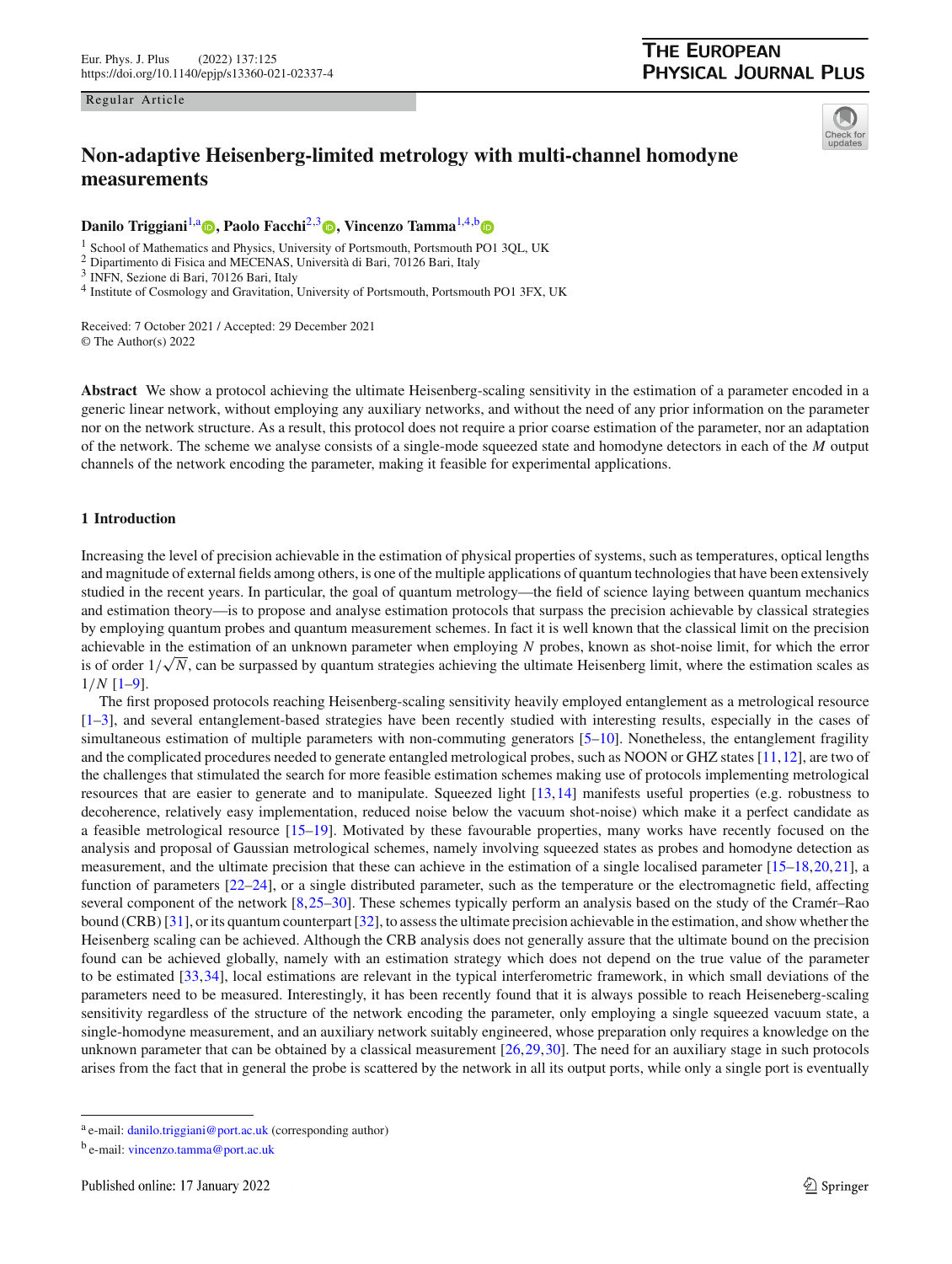

<span id="page-1-0"></span>**Fig. 1** Optical set-up for the estimation at the Heisenberg-scaling precision of a single unknown parameter  $\varphi$  encoded arbitrarily in a generic passive *M*channel linear network. The parameter can be either localised in a single element of the network, or represent a global property affecting several components, such as a temperature or a magnetic field. A single source of coherent squeezed states with  $N = N_D + N_S$  average photons, where  $N_D = d^2$  and  $N_S = \sinh^2 r$ are the number of displaced and squeezed photons, respectively, is employed in a single input channel (the first in figure), while homodyne measurements are taken in every output channel

measured through homodyne detection, so that an auxiliary network is required in order to refocus the probe on the only channel observed. A question that naturally arises is whether incrementing the number of observed channels would ease, if not completely lift, the requirement of an auxiliary stage and ultimately the requirement of a prior classical knowledge on the unknown parameter. Moreover, different Gaussian protocols rely on encoding the information about the unknown parameter on the displacement of the probe, requiring that a portion of the resources in the probe are employed in a non-vanishing displacement [\[28](#page-12-12)[,35\]](#page-12-13). Despite concentrating all the photons in the squeezing is known to be the optimal allocation of the resources in the probe  $[26]$ , encoding the parameter into a non-vanishing displacement can reduce the estimation process into the relatively simple task of inferring the parameter from the expectation value of a Gaussian probability density function [\[28](#page-12-12)].

In this work we investigate the ultimate precision achievable in the estimation of a parameter encoded in a generic linear network, when employing a single-mode squeezed coherent Gaussian state and performing homodyne detection on all the output channels (see Fig. [1\)](#page-1-0). We show that, without making any assumption on the structure of the linear network nor on the nature of the parameter, it is always possible to reach Heisenberg-scaling sensitivity with such set-up, without the use of any auxiliary network. This allows for estimation protocols not requiring a preparatory stage nor a prior coarse estimation of the parameter, as opposed to the single-channel homodyne protocols in Refs. [\[29](#page-12-11)[,30\]](#page-12-5). We also show that two independent contributions on the precision arise from our analysis: one originated from the presence of displaced photons in addition to squeezed photons, and the other from the squeezing of the probe. We find that both contributions can reach Heisenberg-scaling sensitivity independently, and this can be achieved expectedly when the local oscillators phases are chosen such that the noise in the outcome is reduced, namely when the squeezed quadratures are observed in each output channel. Thus, differently from the schemes in Refs. [\[29,](#page-12-11)[30](#page-12-5)], it is then possible to employ this set-up to retrieve information on the parameter through measurements of the average value (i.e. the displacement) of the signal observed with homodyne detection, as well as through the modulation of the noise. Although it is not required to reach the Heisenberg-scaling sensitivity, the presence of an auxiliary network in general affects the precision of the estimation through a pre-factor multiplying the scaling. This comes in useful in those cases where priority is given to increasing the precision, at the expenses of engineering an auxiliary network to be added before the estimation protocol is started.

#### **2 Set-up**

Let us consider a generic  $M \times M$  passive linear network whose action on any injected photon probe is given by the unitary operator  $U_\varphi$ , in which the unknown parameter  $\varphi$  to be estimated is encoded in an arbitrary manner. The linearity and passivity of the network allow us to describe it with an  $M \times M$  unitary *matrix*  $U_{\varphi}$  related to the evolution operator  $\hat{U}_{\varphi}$  by

$$
\hat{U}_{\varphi}^{\dagger} \hat{a}_i \hat{U}_{\varphi} = \sum_{j=1}^{M} (U_{\varphi})_{ij} \hat{a}_j.
$$
\n(1)

The input probe is prepared in a single-mode squeezed coherent state  $|\Psi_{\text{in}}\rangle = \hat{D}_1(d)\hat{S}_1(r)|\text{vac}\rangle$  with  $N = \sinh^2 r + d^2/2 \equiv N_S + N_D$ average number photons, where  $\tilde{S}_1(r) = \exp(r(\hat{a}_1^{\dagger 2} - \hat{a}_1^2)/2)$  is the squeezing operator with real squeezing parameter *r*, and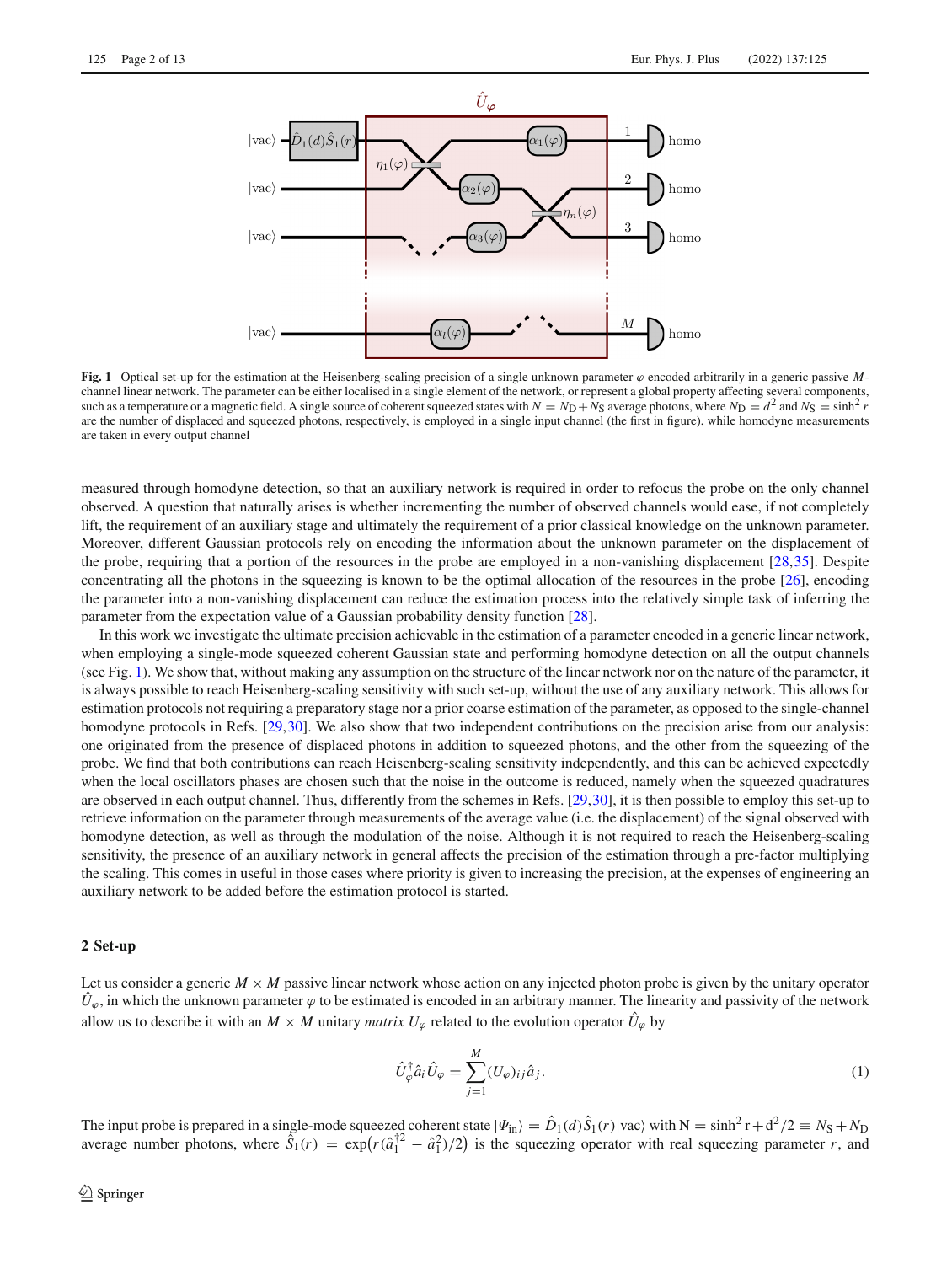$\hat{D}_1(d) = \exp\left(d(\hat{a}_1^{\dagger} - \hat{a}_1)/\sqrt{2}\right)$  is the displacement operator with real displacement *d*, and it is injected in one input channel, say the first, of the linear network. In this case, only the first row of  $U_\omega$  is relevant in this protocol

$$
(U_{\varphi})_{1j} = \sqrt{P_j} e^{i\bar{\gamma}_j},\tag{2}
$$

where we have made explicit the probability  $P_j$  that each photon exits from the *j*th output port of the network, and the phase  $\bar{\gamma}_i$ acquired in the process, with *j* from 1 to *M*. The unitarity of  $U_{\varphi}$  assures that  $\sum_j P_j = 1$ .

A homodyne detection is then performed at each of the output channels, and the quadratures  $\hat{x}_{i,\theta_i}$  are measured, where  $\theta_i$  is the *i*th local oscillator reference phase, from which we want to infer the value of  $\varphi$ . Due to the Gaussian nature of the scheme, the joint probability distribution  $p(x|\varphi)$  associated with the *M*-mode homodyne measurement is Gaussian

<span id="page-2-0"></span>
$$
p(\mathbf{x}|\varphi) = \frac{1}{\sqrt{(2\pi)^M |\Sigma|}} \exp\left[-\frac{(\mathbf{x} - \boldsymbol{\mu})^{\mathrm{T}} \Sigma^{-1} (\mathbf{x} - \boldsymbol{\mu})}{2}\right].
$$
 (3)

Here,  $\Sigma$  is the  $M \times M$  covariance matrix with elements (see "Appendix A")

<span id="page-2-2"></span>
$$
\Sigma_{ij} = \frac{\delta_{ij}}{2} + \sqrt{P_i P_j} \left( \cos(\gamma_i - \gamma_j) \sinh(r)^2 + \cos(\gamma_i + \gamma_j) \cosh(r) \sinh(r) \right),\tag{4}
$$

where  $\delta_{ij}$  is the Kronecker delta,  $\gamma_i = \bar{\gamma}_i - \theta_i$  is the phase delay at the output of the *i*th channel relative to the correspondent local oscillator, and  $|\Sigma|$  is the determinant of  $\Sigma$ , which reads (see "Appendix A")

$$
|\Sigma| = \frac{1}{2^M} + \frac{\sinh(r)}{2^{M-1}} \sum_{i=1}^M P_i(\sinh(r) + \cos(2\gamma_i)\cosh(r)) - \frac{\sinh^2(r)}{2^{M-2}} \sum_{i=1}^M \sum_{j=i+1}^M P_i P_j \sin^2(\gamma_i - \gamma_j),
$$
\n(5)

and  $\mu$  is the mean vector

<span id="page-2-5"></span><span id="page-2-3"></span>
$$
\mu_i = d\sqrt{P_i} \cos \gamma_i. \tag{6}
$$

For any given unbiased estimator  $\tilde{\varphi}$ , the statistical error in the estimation of  $\varphi$  after  $\nu$  iterations of the measurement is limited by the Cramér-Rao bound (CRB) [\[31\]](#page-12-6)

<span id="page-2-4"></span><span id="page-2-1"></span>
$$
\text{Var}[\tilde{\varphi}] \ge \frac{1}{\nu \mathcal{F}(\varphi)},\tag{7}
$$

where  $\mathcal{F}(\varphi)$  is the Fisher information

<span id="page-2-6"></span>
$$
\mathcal{F}(\varphi) = \int \mathrm{d}x \ p(x|\varphi) \big(\partial_{\varphi} \log p(x|\varphi)\big)^2,\tag{8}
$$

associated with the Gaussian distribution [\(3\)](#page-2-0), and reads (see "Appendix B")

$$
\mathcal{F}(\varphi) = \frac{1}{|\Sigma|} \partial_{\varphi} \mu^{\mathrm{T}} C \partial_{\varphi} \mu + \frac{1}{2} \left( \frac{\partial_{\varphi} |\Sigma|}{|\Sigma|} \right)^2 - \frac{1}{2 |\Sigma|} \mathrm{Tr}[(\partial_{\varphi} \Sigma)(\partial_{\varphi} C)],\tag{9}
$$

where  $C = |\Sigma| \Sigma^{-1}$  is the cofactor matrix of  $\Sigma$  and Tr[·] denotes the trace. In the following we will discuss in detail expression [\(9\)](#page-2-1) in the asymptotic limit of large *N*, showing which condition must be met in order for this set-up to reach Heisenberg-scaling precision in the estimation of  $\varphi$ , and compare differences and advantages with respect to the Heisenberg-scaling single-homodyne schemes [\[29](#page-12-11)[,30\]](#page-12-5).

We conclude this section by remarking that, in the case of a single channel,  $M = 1$ , the last term in the right-hand side of [\(9\)](#page-2-1) vanishes, and thus the only relevant terms are the first two, containing the derivative of the mean  $\mu$  and of the determinant of  $\Sigma$ , which reduces to the variance of a single-homodyne measurement. Interestingly enough, we will show that also in the multi-homodyne case, only the first two terms are relevant for the Heisenberg scaling in the asymptotic regime.

#### **3 Heisenberg scaling of the Fisher information**

In order to investigate the asymptotic behaviour of the Fisher information [\(9\)](#page-2-1), it is convenient to express the elements of the cofactor matrix *C* in terms of the squeezing factor *r* (see "Appendix B"):

$$
C_{ss} = \frac{1}{2^{M-1}} + \frac{1}{2^{M-2}} \sum_{\substack{i=1 \ i \neq s}}^{M} \left( \Sigma_{ii} - \frac{1}{2} \right) - \frac{1}{2^{M-3}} \sum_{\substack{i=1 \ i \neq s}}^{M} \sum_{\substack{j=i+1 \ j \neq s}}^{M} S_{iij},
$$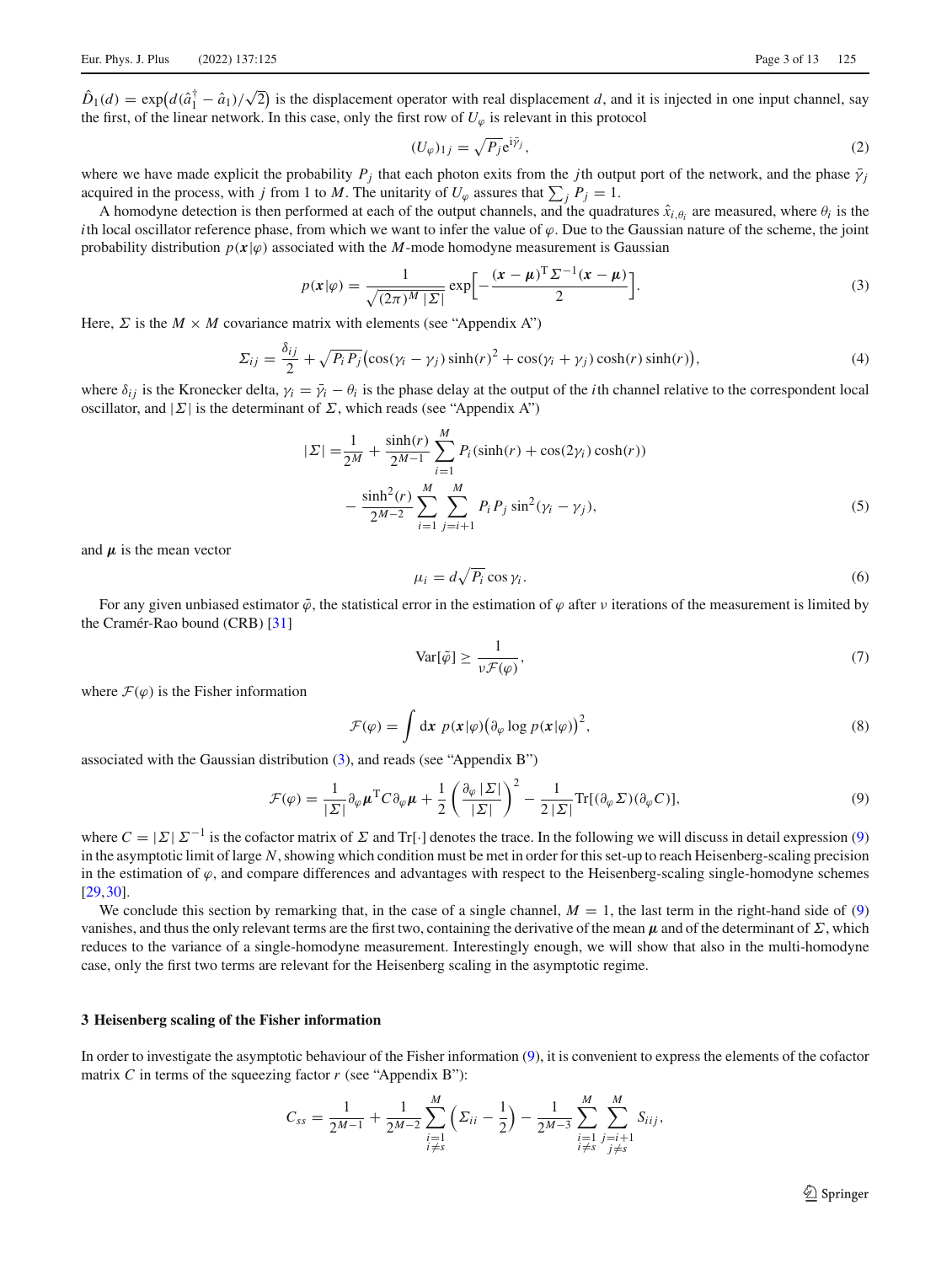$$
C_{st} = -\frac{1}{2^{M-2}} \Sigma_{st} + \frac{1}{2^{M-3}} \sum_{\substack{i=1 \ i \neq s,t}}^{M} S_{sti}, \quad s \neq t,
$$
\n(10)

where

<span id="page-3-4"></span><span id="page-3-3"></span>
$$
S_{sti} = \sinh^2 r \sqrt{P_s P_t} P_i \sin(\gamma_s - \gamma_i) \sin(\gamma_t - \gamma_i). \tag{11}
$$

Notice that every element of *C* in the previous expressions, and of  $\Sigma$  in [\(4\)](#page-2-2), scale at most as quick as *N*, namely  $C_{st} = O(N_S)$ and  $\Sigma_{st} = O(N_S)$ , while the mean vector  $\mu$  is of order  $O(\sqrt{N_D})$  (see "Appendix C"), and the same asymptotic bounds hold for their derivatives with respect to  $\varphi$ , since neither  $P_i$  nor  $\bar{\gamma}_i$  depend on N. For this reason, in order for the Fisher information in [\(9\)](#page-2-1) to asymptotically grow with Heisenberg scaling, it is essential to study the asymptotics of the determinant  $|\Sigma|$  in [\(5\)](#page-2-3) and find the conditions for which it does not grow with *N*.

In fact, it is evident from Eq. [\(5\)](#page-2-3) that in general  $|\Sigma| = O(N<sub>S</sub>)$ , and we show in "Appendix C" that the necessary condition for it to scale slower than  $N_S$  is that the relative phases  $\gamma_i$  tend to  $\pm \pi/2$  for large  $N_S$ : in other words, the larger the number of photons employed in the squeezing of the probe to reach higher precisions, the closer the local oscillator phase needs to be tuned to the minimum-variance quadrature of each mode.

More precisely, as shown in "Appendix C", the conditions to reach Heisenberg scaling in the Fisher information [\(9\)](#page-2-1), read

<span id="page-3-0"></span>
$$
\gamma_i = \pm \frac{\pi}{2} + O(N_S^{-1}), \qquad i = 1, \dots, M. \tag{12}
$$

When these conditions hold, we can introduce the finite quantities  $k_i = \lim_{N \to \infty} N_S(\gamma_i \mp \pi/2)$ , and the determinant  $|\Sigma|$  reduces to

<span id="page-3-2"></span><span id="page-3-1"></span>
$$
|\Sigma| = \frac{1}{2^{M-2} N_S} \left( \left( \sum_{i=1}^{M} P_i k_i \right)^2 + \frac{1}{16} \right),\tag{13}
$$

while  $\partial_{\varphi}|\Sigma|$ ,  $\partial_{\varphi}\Sigma$ ,  $\partial_{\varphi}C$  and *C* tend to constant values, and  $\partial_{\varphi}\mu$  scales as  $\sqrt{N_D}$ , thus making only the first two terms of the Fisher information dominant for large *N*.

As expected, the determinant of the covariance matrix  $\Sigma$  reaches its minimum value when  $\gamma_i = \pi/2$ , or  $k_i = 0$  for  $i = 1, \ldots, M$ , namely when the squeezed quadratures are measured. When conditions [\(12\)](#page-3-0) are met, we can neglect the trace term in Eq. [\(9\)](#page-2-1), and we can write

$$
\mathcal{F}(\varphi) \simeq \frac{1}{|\Sigma|} \partial_{\varphi} \mu^{T} C \partial_{\varphi} \mu + \frac{1}{2} \left( \frac{\partial_{\varphi} |\Sigma|}{|\Sigma|} \right)^{2} \simeq 8(\partial \gamma)_{avg}^{2} \left( 2\zeta (k_{avg}) N_{D} N_{S} + \varrho (k_{avg}) N_{S}^{2} \right), \qquad (14)
$$

where  $k_{avg} \equiv \sum_{i=1}^{M} P_i k_i$ ,  $(\partial \gamma)_{avg} \equiv \sum_{i=1}^{M} P_i \partial \varphi \gamma_i$ , and  $\varrho(x) = (8x)^2/(16x^2 + 1)^2$  and  $\zeta(x) = (16x^2 + 1)^{-1}$  are positive, even function which reach their maxima at  $x = \pm 1/4$  and  $x = 0$ , respectively, namely  $\varrho(1/4) = 1$  and  $\zeta(0) = 1$ . The Cramér-Rao bound [\(7\)](#page-2-4) with the Fisher information [\(14\)](#page-3-1) is saturated for large  $\nu$  by the maximum-likelihood estimator [\[36](#page-12-14)[–38\]](#page-12-15), and thus, Heisenberg-scaling precision can be achieved. The expression of the maximum-likelihood estimator for this estimation scheme can be found in "Appendix D".

Noticeably, both terms in the asymptotic Fisher information [\(14\)](#page-3-1) give a Heisenberg-scaling precision in the estimation of the parameter  $\varphi$ , provided that both the average number of photons in the displacement  $N_D$  and in the squeezing  $N_S$  scale with the total average number of photons  $N = N_S + N_D$ , namely  $N_S = \beta N$  and  $N_D = (1 - \beta)N$ , for any value  $0 < \beta \le 1$  independent of *N*.

Moreover, it is worth noticing that the first term in Eq. [\(9\)](#page-2-1), and thus in Eq. [\(14\)](#page-3-1), depends on the information encoded in the displacement of the probe, and thus it vanishes if  $\mu = 0$ , namely if the probe is a squeezed vacuum and  $N_D = 0$ . The second term instead depends on the information on  $\varphi$  encoded in the variance of the measurement itself: it arises only from the interaction with the squeezed photons and vanishes if  $\partial_{\varphi} |\Sigma| = 0$ , namely when  $k_{\text{avg}} = 0$  in Eq. [\(14\)](#page-3-1), and in particular when  $\gamma_i = \pm \pi/2$ , for  $i = 1, \ldots, M$ , in Eq. [\(12\)](#page-3-0), corresponding to quadratures with minimum squeezed variances, and thus locally insensible to the variations of the parameter.

Interestingly, this latter case is similar to the single squeezed vacuum and single-homodyne scenario found in the literature [\[29,](#page-12-11)[30](#page-12-5)]: in fact, the second term in [\(14\)](#page-3-1) represents a generalisation of the single-homodyne Fisher information  $\mathcal{F}_1(\varphi) = 8\rho(k)(\partial_\varphi \gamma)^2 N^2$ , and it can be obtained by substituting *k* and  $\partial_{\varphi} \gamma$  with their averages over the probabilities  $P_i$ , namely  $k \to \sum_i P_i k_i$  and  $\partial_{\varphi} \gamma \to \sum_i P_i \partial_{\varphi} \gamma_i$ .

We have then found that, also when employing multiple homodyne detections, one for each output port of the interferometer, the Heisenberg-scaling precision obtained through measurements of the squeezed noise (i.e.  $\partial_{\varphi} \mu = 0$ ) is only reached when the quantum fluctuations of the observed quadratures are reduced to their quantum limit, i.e.  $|\Sigma| = O(N_S^{-1})$ , while the variations of the unknown parameter  $\varphi$  still yield a visible effect on the outcomes of the measurements, i.e.  $\partial_{\varphi}|\Sigma|$  is not vanishing.

However, at the expense of introducing a nonzero displacement in the probe, it is possible to relax the condition  $\partial_{\varphi} |\Sigma| \neq 0$ , thus allowing us to choose  $k_i = 0$  in Eq. [\(13\)](#page-3-2), thus effectively measuring the maximally squeezed quadratures at  $\gamma_i = \pm \pi/2$ . Indeed in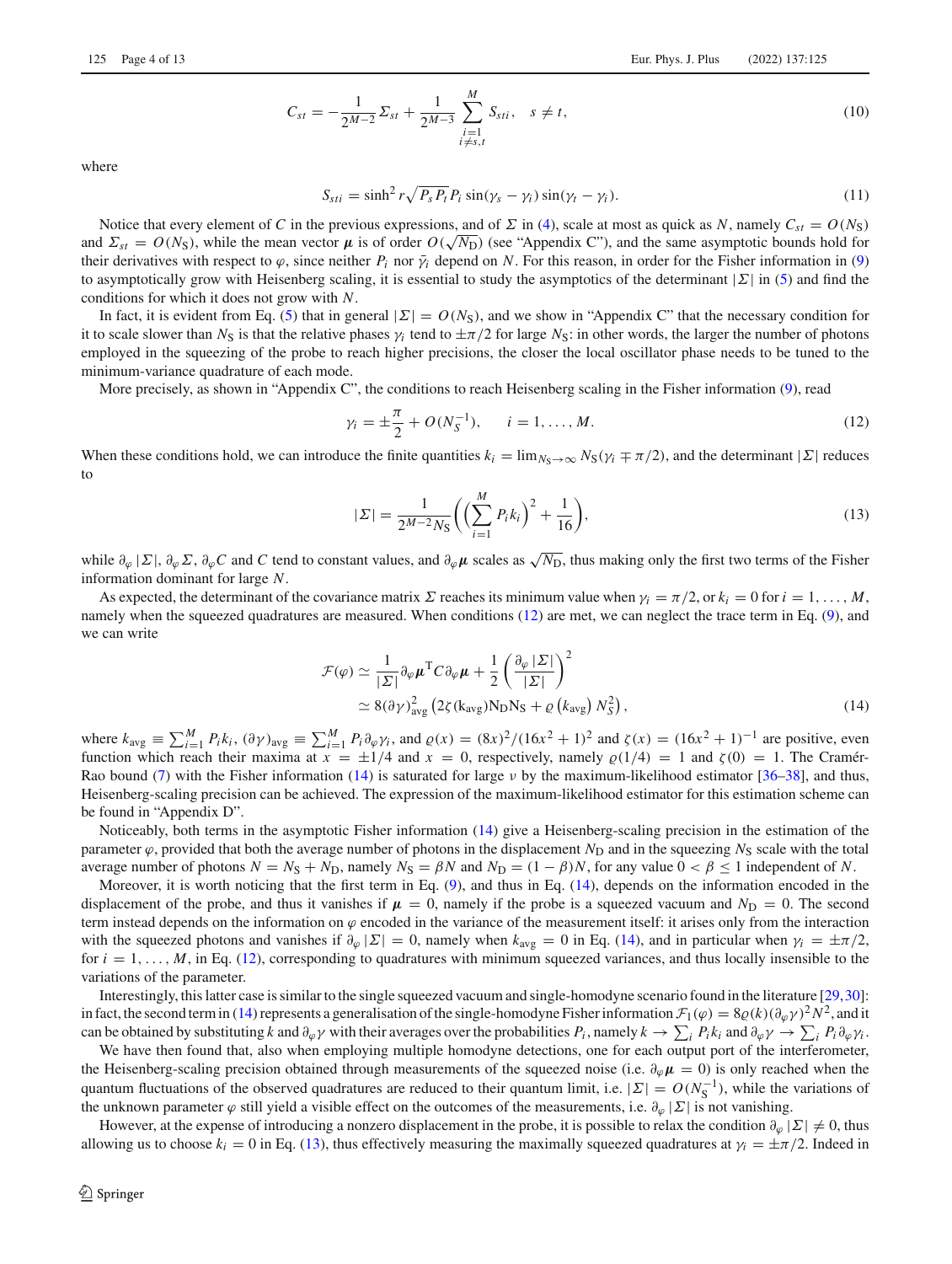such a case, even if the contribution to the Fisher information associated with only the squeezed photons in Eq. [\(14\)](#page-3-1) is vanishing, it is still possible to reach Heisenberg-scaling precision through the information on the parameter encoded in the displacement of the probe.

An important feature of this protocol, which differentiate it from its single-homodyne counterpart, is that it does *not* require any adaptation of the network to the value of the unknown parameter, namely no auxiliary networks needs to be added at the input nor the output of  $\hat{U}_{\varphi}$  to reach Heisenberg-scaling precision. The only condition [\(12\)](#page-3-0) can be thought as a minimum-resolution requirement on the local oscillators phases, which can thus be achieved without adding further auxiliary networks.

However, this does not mean that the form of the network  $U_\varphi$  does not affect the precision of our protocol in the estimation of  $\varphi$ : the terms  $k_{\text{avg}}$  and  $(\partial \gamma)_{\text{avg}}$  appearing in the constant factor in the Fisher information in Eq. [\(14\)](#page-3-1) depend on the transition probabilities  $P_i$  and on the derivatives of the relative phases  $\partial_\omega \gamma_i$ . In particular, an exceptionally poorly conceived network, e.g. one for which  $\gamma_i$ is independent on  $\varphi$  for every *i* such that  $P_i \neq 0$ , can be associated with a null factor  $(\partial \gamma)_{avg}$  that sets to zero the Fisher information. In this case, adding a  $\varphi$ -independent auxiliary network *V*, either at the input or at the output of  $U_{\varphi}$ , might modify both  $P_i$  and  $\gamma_i$ , and thus  $(\partial \gamma)_{\text{avg}}$ .

## **4 Conclusions**

We have shown that performing homodyne measurements at each output channel of an arbitrary linear network encoding an unknown distributed parameter  $\varphi$  to be estimated allows us to reach Heisenberg-scaling precision for a single-mode squeezed probe with no prior information on  $\varphi$ . The information on  $\varphi$  is encoded both in the displacement and in the squeezing of the probe, leading to two independent contributions which can both provide Heisenberg-scaling sensitivity. We have shown that the determinant of the covariance matrix associated with the measurement outcomes plays an important role in the enhanced sensitivity: in particular, we demonstrated that the conditions to reach Heisenberg scaling in either of the two contributions, which can be met manipulating the phases of the local oscillators, correspond to imposing that the determinant of the covariance matrix is of order *N*−<sup>1</sup> for large *N*. Differently from protocols involving only homodyne measurements at a single channel, here there is no need for a refocusing auxiliary stage: the procedure is independent of the network and of the value of the parameter. This allows us to safely entrust the measurement operation to an independent party without sharing any information on the structure of the network, possibly opening up a further path towards secure sensing and cryptographic quantum metrology [\[39](#page-12-16)[–41\]](#page-12-17). On the other hand, we showed that, despite not required to achieve the Heisenberg limit, one can still employ an auxiliary stage to further enhance the estimation precision by a constant factor. As a future step, it would be interesting to extend the results hereby presented beyond the Cramér–Rao bound analysis, also in the framework of a parameter distributed arbitrarily in a network.

**Acknowledgements** This work was supported by the Office of Naval Research Global (N62909-18-1-2153). PF is partially supported by Istituto Nazionale di Fisica Nucleare (INFN) through the project QUANTUM, and by the Italian National Group of Mathematical Physics (GNFM-INdAM).

**Open Access** This article is licensed under a Creative Commons Attribution 4.0 International License, which permits use, sharing, adaptation, distribution and reproduction in any medium or format, as long as you give appropriate credit to the original author(s) and the source, provide a link to the Creative Commons licence, and indicate if changes were made. The images or other third party material in this article are included in the article's Creative Commons licence, unless indicated otherwise in a credit line to the material. If material is not included in the article's Creative Commons licence and your intended use is not permitted by statutory regulation or exceeds the permitted use, you will need to obtain permission directly from the copyright holder. To view a copy of this licence, visit [http://creativecommons.org/licenses/by/4.0/.](http://creativecommons.org/licenses/by/4.0/)

## **Appendix A: Joint Detection Probability**

Here we will first obtain the expectation value *μ* associated with the homodyne measurements on the probe after the interaction with the linear network shown in [\(6\)](#page-2-5), then we derive the expression of the covariance matrix  $\Sigma$  shown in [\(4\)](#page-2-2), and its determinant  $|\Sigma|$  in [\(5\)](#page-2-3).

The initial phase-space displacement of the injected probe  $\alpha_0 = \langle \Psi_{\text{in}} | \hat{z} | \Psi_{\text{in}} \rangle$ , where  $\hat{z} = (\hat{x}_1, \dots, \hat{x}_M, \hat{p}_1, \dots, \hat{p}_M)$  and  $| \Psi_{\text{in}} \rangle$  $D_1(d)S_1(r)$ |vac $\rangle$  is a 2*M*-vector

$$
\boldsymbol{\alpha}_0 = \begin{pmatrix} d \\ 0 \\ \vdots \\ 0 \end{pmatrix}, \tag{15}
$$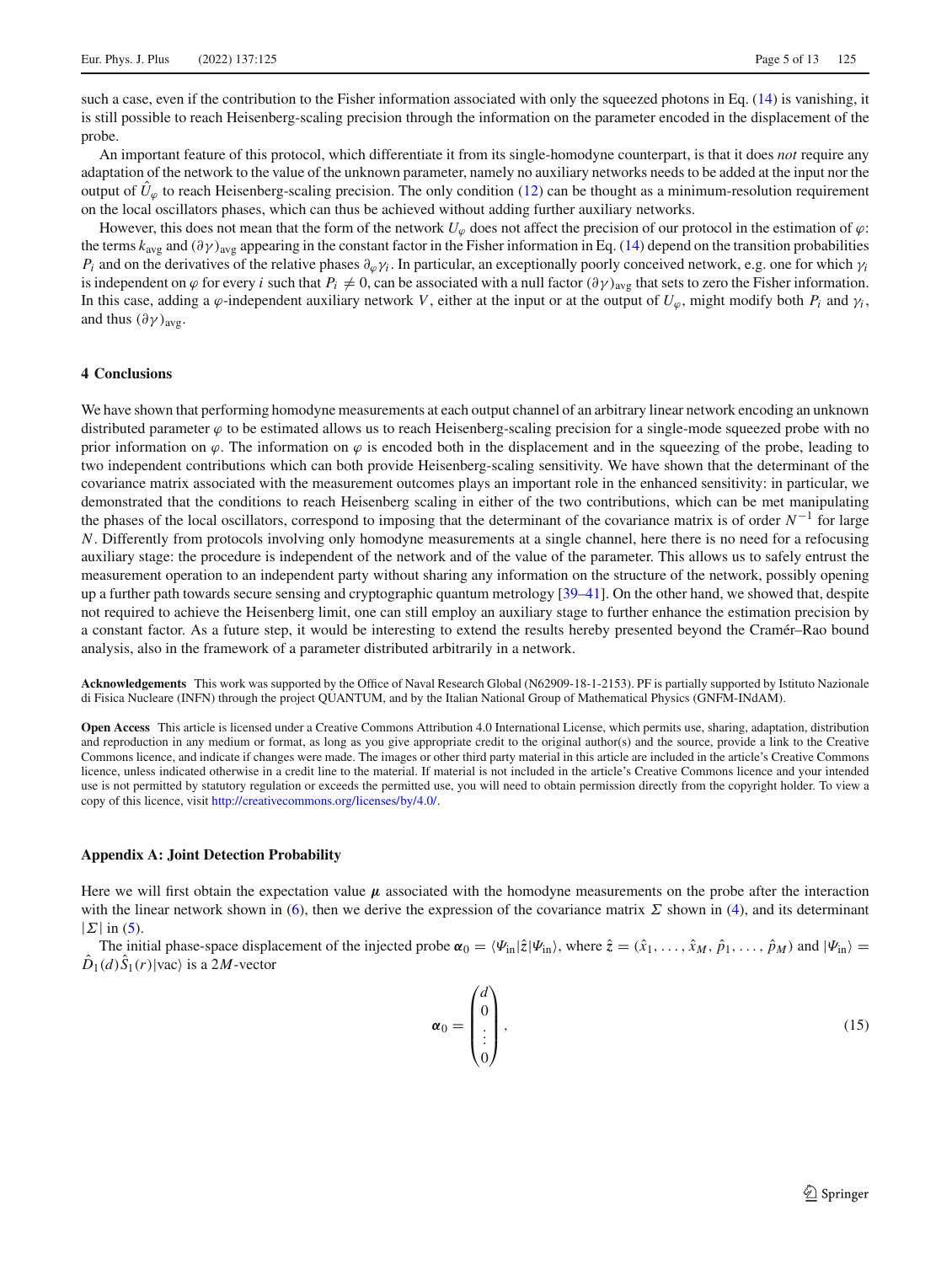with  $d = \sqrt{N_D}$ . This vector is transformed by the linear network, and at the output reads

$$
\alpha = R\alpha_0 = d \begin{pmatrix} \sqrt{P_1} \cos \bar{\gamma}_1 \\ \vdots \\ \sqrt{P_M} \cos \bar{\gamma}_M \\ \sqrt{P_1} \sin \bar{\gamma}_1 \\ \vdots \\ \sqrt{P_M} \sin \bar{\gamma}_M \end{pmatrix}
$$
(16)

where *R* is the 2*M*  $\times$  2*M* orthogonal and symplectic matrix associated with the interferometer unitary matrix  $U_{\varphi}$ 

<span id="page-5-0"></span>
$$
R = \begin{pmatrix} \text{Re}[U_{\varphi}] & -\text{Im}[U_{\varphi}] \\ \text{Im}[U_{\varphi}] & \text{Re}[U_{\varphi}] \end{pmatrix} . \tag{17}
$$

The local oscillator phases in the homodyne measurements are described by the  $2M \times 2M$  orthogonal matrix

$$
O_{\theta} = \begin{pmatrix} \cos(\Theta) & \sin(\Theta) \\ -\sin(\Theta) & \cos(\Theta) \end{pmatrix},\tag{18}
$$

with  $\Theta = \text{diag}(\theta) = \text{diag}(\theta_1, \dots, \theta_M)$ . This matrix represents a clockwise rotation in phase space for each of the *M* channels of the network, of angles  $θ_i$  for the *i*th mode. The mean vector  $\mu$  in Eq. [\(6\)](#page-2-5) is then given by the first *M* elements of  $O_{\theta}α$ .

The  $2M \times 2M$  symplectic covariance matrix  $\Gamma_0$  of the squeezed state  $S_1(r)$ |vac $\rangle$  reads

$$
\Gamma_0 = \frac{1}{2} \begin{pmatrix} e^{2\mathcal{R}} & 0\\ 0 & e^{-2\mathcal{R}} \end{pmatrix},\tag{19}
$$

where  $\mathcal R$  is the  $M \times M$  diagonal matrix  $\mathcal R = \text{diag}(r, 0, \ldots, 0)$ . Once again, the action of the linear network  $U_\varphi$  is represented by the orthogonal and symplectic matrix  $R$  in Eq. [\(17\)](#page-5-0), so that the covariance matrix of the probe at the output is

$$
\Gamma = R\Gamma_0 R^T = \begin{pmatrix} \Sigma_x & \Sigma_{xp} \\ \Sigma_{xp}^T & \Sigma_p \end{pmatrix},\tag{20}
$$

where, by direct calculation,

$$
\Sigma_x \equiv \frac{1}{2} \left[ \text{Re}[U_{\varphi}] e^{2\mathcal{R}} \text{Re}[U_{\varphi}^{\dagger}] - \text{Im}[U_{\varphi}] e^{-2\mathcal{R}} \text{Im}[U_{\varphi}^{\dagger}] \right]
$$
  
\n
$$
= \frac{1}{2} \left[ \Re[U_{\varphi} \cosh(2\mathcal{R}) U_{\varphi}^{\dagger}] + \Re[U_{\varphi} \sinh(2\mathcal{R}) U_{\varphi}^{\dagger}] \right],
$$
  
\n
$$
\Sigma_p \equiv \frac{1}{2} \left[ -\text{Im}[U_{\varphi}] e^{2\mathcal{R}} \text{Im}[U_{\varphi}^{\dagger}] + \text{Re}[U_{\varphi}] e^{-2\mathcal{R}} \text{Re}[U_{\varphi}^{\dagger}] \right]
$$
 (21)

$$
\Sigma_p \equiv \frac{1}{2} \left[ -\text{Im}[U_\varphi] e^{-\gamma} \text{Im}[U_\varphi'] + \text{Re}[U_\varphi] e^{-\gamma} \text{Re}[U_\varphi'] \right]
$$
  
\n
$$
= \frac{1}{2} \left[ \Re[U_\varphi \cosh(2\mathcal{R}) U_\varphi^\dagger] - \Re[U_\varphi \sinh(2\mathcal{R}) U_\varphi^\dagger] \right],
$$
  
\n
$$
\Sigma_{xp} \equiv \frac{1}{2} \left[ -\text{Re}[U_\varphi] e^{2\mathcal{R}} \text{Im}[U_\varphi^\dagger] - \text{Im}[U_\varphi] e^{-2\mathcal{R}} \text{Re}[U_\varphi^\dagger] \right]
$$
  
\n
$$
= \frac{1}{2} \left[ -\Im[U_\varphi \cosh(2\mathcal{R}) U_\varphi^\dagger] + \Im[U_\varphi \sinh(2\mathcal{R}) U_\varphi^\dagger] \right].
$$
\n(23)

The covariance matrix  $\Sigma = \Sigma_x$  at the detection stage is then obtained by extracting the first *M* rows and columns from the matrix  $O_{\theta} \Gamma O_{\theta}^{T}$ , and thus its elements as shown in [\(4\)](#page-2-2) can be easily obtained.

To evaluate the determinant  $|\Sigma|$ , we first notice that  $\Gamma_0 = \mathbb{I}/2 + K_0$ , where  $\mathbb{I}$  is the identity matrix and  $K_0 = \Gamma_0 - \mathbb{I}/2$  is a diagonal matrix of rank 2. Being the rank invariant under orthogonal rotations, the same holds true for  $O_{\theta} \Gamma O_{\theta}^{T} = \mathbb{I}/2 + K$ , with rank $(K) = 2$ . By definition of rank, none of the sub-matrices of K can have rank greater than 2; hence, we can write

$$
\Sigma = \mathbb{I}/2 + (\Sigma - \mathbb{I}/2) \equiv \mathbb{I}/2 + A,\tag{24}
$$

with rank(*A*)  $\leq$  2, being *A* a sub-matrix of *K*. We can then apply the result presented in "Appendix E" to  $\Sigma$  and write  $|\Sigma|$  as a sum of determinants of the matrices obtained replacing any number of columns of I/2, with the respective columns of *A*

$$
|\Sigma| = \frac{1}{2^M} + \frac{1}{2^{M-1}} \sum_{i=1}^M A_{ii} + \frac{1}{2^{M-2}} \sum_{i=1}^M \sum_{j=i+1}^M A_{ii} A_{jj} - A_{ij}^2,
$$
 (25)

where the first term is the determinant of  $\mathbb{I}/2$ , the terms in the first summation are the contributions that arise substituting the *i*th column of I/2 with the *i*th column of *A*, and the terms in the last summations from substituting the *i*th and *j*th columns, and we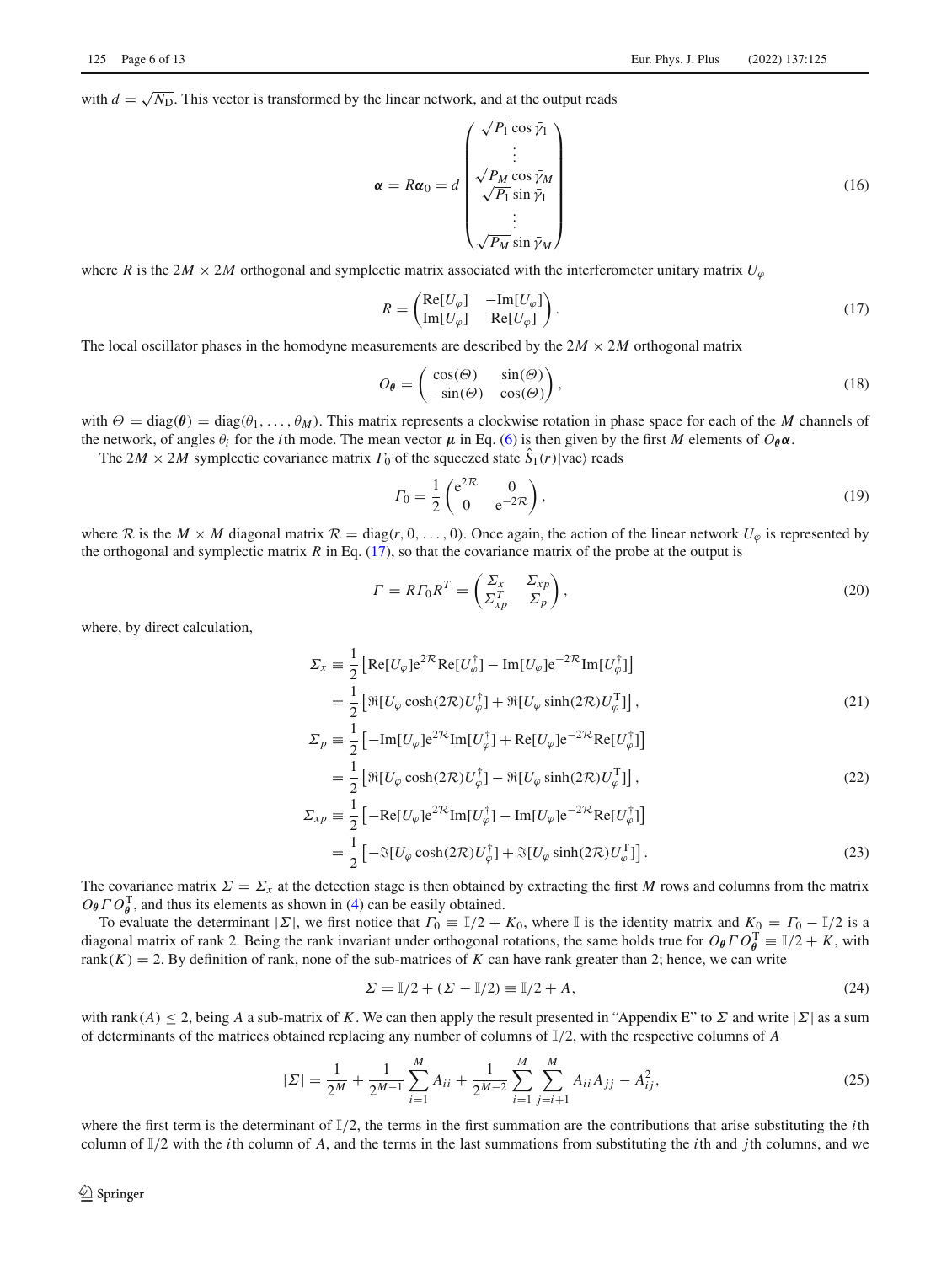also exploited the symmetry of A. Noticeably, since rank $A \leq 2$ , all the contributions involving the replacement of three or more columns of *A* are vanishing. By direct calculation, the expression in [\(5\)](#page-2-3) can then be easily obtained.

## **Appendix B: Fisher information**

In this Appendix we will obtain the expression for the Fisher information shown in Eq. [\(9\)](#page-2-1), and the expression for the cofactor matrix in Eq.  $(10)$ .

By plugging the probability density function in Eq. [\(3\)](#page-2-0) into the definition of the Fisher information [\(8\)](#page-2-6), one can easily obtain

<span id="page-6-0"></span>
$$
\mathcal{F}(\varphi) = \partial_{\varphi} \mu^{T} \Sigma^{-1} \partial_{\varphi} \mu + \frac{1}{2} \text{Tr}[(\Sigma^{-1} \partial_{\varphi} \Sigma)^{2}]
$$
  
=  $\partial_{\varphi} \mu^{T} \Sigma^{-1} \partial_{\varphi} \mu - \frac{1}{2} \text{Tr}[(\partial_{\varphi} \Sigma^{-1})(\partial_{\varphi} \Sigma)],$  (26)

where we used the matrix identity  $\partial_{\varphi} \Sigma^{-1} = -\Sigma^{-1}(\partial_{\varphi} \Sigma) \Sigma^{-1}$ . We now can express the inverse of the covariance matrix in terms of its cofactor matrix *C* and its determinant, namely  $\Sigma^{-1} = C/|\Sigma|$ , where the symmetry of the covariance matrix allows us to consider directly the cofactor matrix, and not its transpose. The second term reads

$$
-\frac{1}{2}\text{Tr}[(\partial_{\varphi}\Sigma^{-1})(\partial_{\varphi}\Sigma)] = \frac{1}{2}\frac{\partial_{\varphi}|\Sigma|}{|\Sigma|^{2}}\text{Tr}[C\partial_{\varphi}\Sigma] - \frac{1}{2|\Sigma|}\text{Tr}[(\partial_{\varphi}C)(\partial_{\varphi}\Sigma)].
$$
\n(27)

We recognise in the first term of Eq. [\(27\)](#page-6-0) Jacobi's formula for the derivative of the determinant,  $\partial_{\omega} | \Sigma | = \text{Tr} [\hat{C} \partial_{\omega} \Sigma]$ , which allows us to obtain the expression shown in Eq. [\(9\)](#page-2-1)

$$
\mathcal{F}(\varphi) = \frac{1}{|\Sigma|} \partial_{\varphi} \mu^{T} C \partial_{\varphi} \mu + \frac{1}{2} \left( \frac{\partial_{\varphi} |\Sigma|}{|\Sigma|} \right)^{2} - \frac{1}{2 |\Sigma|} \text{Tr}[(\partial_{\varphi} \Sigma)(\partial_{\varphi} C)].
$$
\n(28)

In order to explicit the cofactor matrix *C* in terms of the elements of  $\Sigma$ , and thus in terms of squeezing parameter *r*, transition probabilities  $P_i$ , and relative phases acquired  $\gamma_i$ ,  $i = 1, \ldots, M$ , as displayed in [\(10\)](#page-3-3), we first need to make some observations. First, the  $(s, t)$ -cofactor  $C_{st}$ , which is defined as the determinant of the  $L - 1 \times L - 1$  sub-matrix of  $\Sigma$  obtained deleting the *s*th row and *t* th column, then multiplied by  $(-1)^{s+t}$ , can also be thought as the determinant of the  $L \times L$  matrix  $\Sigma^{[s,t],1}$ , where we denote with  $X^{[s,t],n}$  the matrix obtained from the matrix *X* replacing all the elements in the the *s*th row and in the *p*th column with zeros, except the element  $(s, t)$  which is replaced by *n*, namely

$$
C_{st} = \begin{pmatrix} \Sigma_{11} & \dots & \Sigma_{1t-1} & 0 & \Sigma_{1t+1} & \dots & \Sigma_{1L} \\ \vdots & \vdots & & \vdots & & \vdots \\ \Sigma_{s-11} & \dots & \Sigma_{s-1t-1} & 0 & \Sigma_{s-1t+1} & \dots & \Sigma_{s-1L} \\ 0 & \dots & 0 & 1 & 0 & \dots & 0 \\ \Sigma_{s+11} & \dots & \Sigma_{s+1t-1} & 0 & \Sigma_{s+1t+1} & \dots & \Sigma_{s+1L} \\ \vdots & & \vdots & & \vdots & & \vdots \\ \Sigma_{L1} & \dots & \Sigma_{Lt-1} & 0 & \Sigma_{Lt+1} & \dots & \Sigma_{LL} \end{pmatrix} .
$$
 (29)

Second, as discussed in "Appendix A",  $\Sigma = \mathbb{I}/2 + A$ , where *A* is a symmetric matrix with rank(*A*) =  $\rho \le 2$ . Thus, we can write the  $(s, t)$ -cofactor as  $C_{st} = |(\mathbb{I}/2)^{[s,t],0} + A^{[s,t],1}|$ , and evaluate this determinant as a sum of determinants of matrices obtained swapping columns of  $(\mathbb{I}/2)^{[s,t],0}$  and  $A^{[s,t],1}$ , as discussed in detail in "Appendix E". Noticeably, by replacing a row and a column of *A* may increase its rank by one, so that rank( $A^{[s,t],1}$ ) < 3. It is convenient now to consider separately the simpler case  $s = t$  first, and then  $s \neq t$ .

We notice that the matrix  $(\mathbb{I}/2)^{[s,s]}$ ,<sup>0</sup> has a single zero eigenvalue, and thus each contribution to  $C_{ss}$  is non-vanishing only if the *sth* columns of  $(\mathbb{I}/2)^{[s,s],0}$  is replaced. We thus obtain

<span id="page-6-1"></span>
$$
C_{ss} = \frac{1}{2^{M-1}} + \frac{1}{2^{M-2}} \sum_{\substack{i=1 \ i \neq s}}^{M} A_{ii} - \frac{1}{2^{M-3}} \sum_{\substack{i=1 \ i \neq s}}^{M} \sum_{\substack{j=i+1 \ j \neq s}}^{M} A_{ii} A_{jj} - A_{ij}^2,
$$
\n(30)

which is the sum of terms obtained substituting the *s*th, the *s*th and *i*th, and the *s*th, *i*th and *j*th columns, respectively. Noticeably, replacing more than 3 columns yields vanishing contributions, since rank( $A^{[s,t],1}$ )  $\leq$  3. When  $s \neq t$ ,  $(\mathbb{I}/2)^{[s,t],0}$  has two null eigenvalues; hence, all the non-vanishing contributions must replace the *s*th and *t*th columns. For example, the only contribution obtained swapping the *s*th and *t*th columns is of the type

$$
\frac{1}{2^{M-2}} \left| \begin{pmatrix} 0 & 1 \\ A_{ts} & 0 \end{pmatrix} \right| = -\frac{1}{2^{M-2}} A_{st},\tag{31}
$$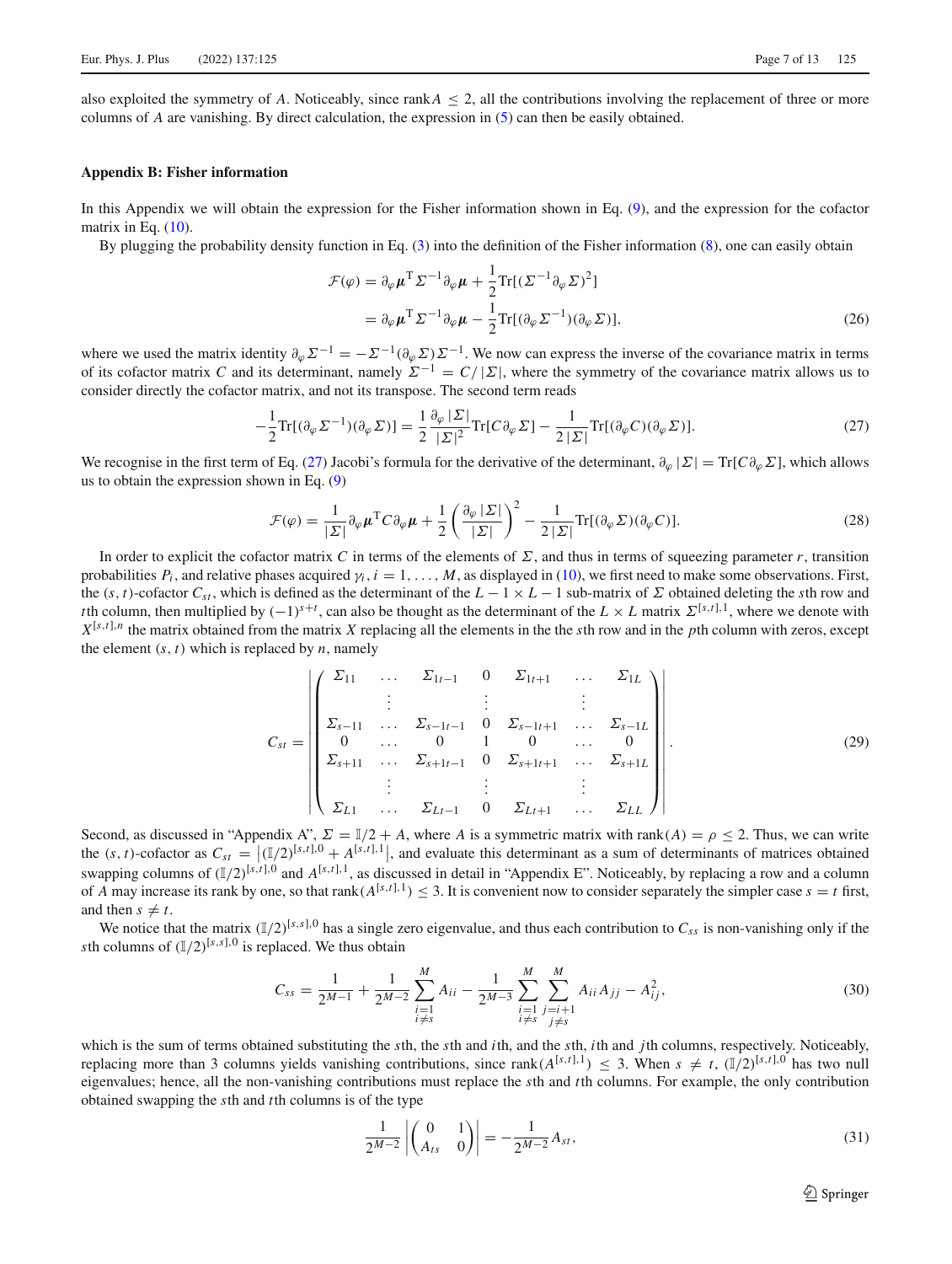where we also exploited the symmetry of *A*; the contribution obtained swapping the *s*th, *t*th and *i*th columns, with  $i \neq s$ , *t* are of the type

$$
\frac{1}{2^{M-3}} \left| \begin{pmatrix} 0 & 1 & 0 \ A_{ts} & 0 & A_{ti} \ A_{is} & 0 & A_{ii} \end{pmatrix} \right| = \frac{1}{2^{M-3}} (A_{si} A_{ti} - A_{st} A_{ii}),
$$
\n(32)

where once again, we exploited the symmetry of A. Replacing more than 3 columns once again yields no contributions since rank( $A^{[s,t],1}$ )  $\leq$  3. The final expression for  $C_{st}$ ,  $s \neq t$  thus reads

<span id="page-7-0"></span>
$$
C_{st} = -\frac{1}{2^{M-2}}A_{st} + \frac{1}{2^{M-3}}\sum_{\substack{i=1\\i\neq s,t}}^{M} (A_{si}A_{ti} - A_{st}A_{ii}).
$$
\n(33)

Replacing in [\(30\)](#page-6-1) and [\(33\)](#page-7-0) the definition of  $A = \Sigma - \mathbb{I}/2$ , it is straightforward to obtain Eqs. [\(10\)](#page-3-3).

## **Appendix C: Asymptotics**

In this appendix we will study the asymptotic regime of the Fisher information [\(9\)](#page-2-1),

$$
\mathcal{F}(\varphi) = \frac{1}{|\Sigma|} \partial_{\varphi} \mu^{T} C \partial_{\varphi} \mu + \frac{1}{2} \left( \frac{\partial_{\varphi} |\Sigma|}{|\Sigma|} \right)^{2} - \frac{1}{2 |\Sigma|} \text{Tr}[(\partial_{\varphi} \Sigma)(\partial_{\varphi} C)],
$$
\n(34)

for large  $N = N_S + N_D = \sinh^2 r + d^2$ . We will show that the only conditions needed to reach Heisenberg scaling are the ones shown in [\(12\)](#page-3-0), and that in this case the asymptotic expression for the Fisher information is [\(14\)](#page-3-1).

First, from the explicit expressions of Σ in [\(4\)](#page-2-2) and *C* in [\(10\)](#page-3-3), we notice that each of their matrix elements is at most of order of  $N_S$ , since sinh  $r = \sqrt{N_S}$ , the single-photon probabilities  $P_i$  are independent of  $N_S$ , and the cosine and sine functions are limited.

The same holds true for their derivatives: in particular  $\partial_{\varphi} P_i$  and  $\partial_{\varphi} \gamma_i = \partial_{\varphi} \bar{\gamma}_i$  do not depend on  $N_S$ , where  $\gamma_i = \bar{\gamma}_i - \theta_i$  is the phase acquired by the signal through the *i*th output port relatively to the local oscillators reference phases. Moreover, similar considerations can be applied for  $\mu = O(\sqrt{N_D})$ , and specifically for its derivative  $\partial_{\varphi}\mu$ . This implies that, in order to reach a Heisenberg-scaling sensitivity, namely a scaling of order of  $N^2$  in the Fisher information, the determinant  $|\Sigma|$  cannot be of any order higher than  $N^0$ .

We thus first focus our attention on  $|\Sigma|$ 

<span id="page-7-1"></span>
$$
|\Sigma| = \frac{1}{2^M} + \frac{\sinh(r)}{2^{M-1}} \sum_{i=1}^M P_i(\sinh(r) + \cos(2\gamma_i)\cosh(r))
$$

$$
- \frac{\sinh^2(r)}{2^{M-2}} \sum_{i=1}^M \sum_{j=i+1}^M P_i P_j \sin^2(\gamma_i - \gamma_j), \tag{35}
$$

shown in Eq. [\(5\)](#page-2-3). In particular, we will suppose that, for large *N*,  $\gamma_i$  tend to finite values  $\gamma_{0i}$ , namely that  $\gamma_i = \gamma_{0i} + k_i N^{-\alpha}$ , with  $k_i \in \mathbb{R}$  of order 1 and  $\alpha > 0$ , since if  $\gamma_i$  were to grow with *N* (i.e.  $\alpha < 0$ ), it would give rise to an oscillating asymptotic behaviour to  $|\Sigma|$ .

By expanding the squeezing parameter  $r$  in powers of  $N<sub>S</sub>$  in [\(35\)](#page-7-1), we obtain

<span id="page-7-2"></span>
$$
|\Sigma| = D_1 N_S + D_2 + D_3 \frac{1}{N_S} + O\left(\frac{1}{N_S^2}\right),\tag{36}
$$

where

$$
D_1 = \frac{1}{2^{M-1}} \left( 1 + \sum_{i=1}^{M} P_i \cos(2\gamma_i) \right)
$$
  
- 
$$
\frac{1}{2^{M-2}} \left( \sum_{i=1}^{M} \sum_{j=i+1}^{M} P_i P_j \sin(\gamma_i - \gamma_j)^2 \right),
$$
 (37)

$$
D_2 = \frac{1}{2^M} \bigg( 1 + \sum_{i=1}^M P_i \cos(2\gamma_i) \bigg),\tag{38}
$$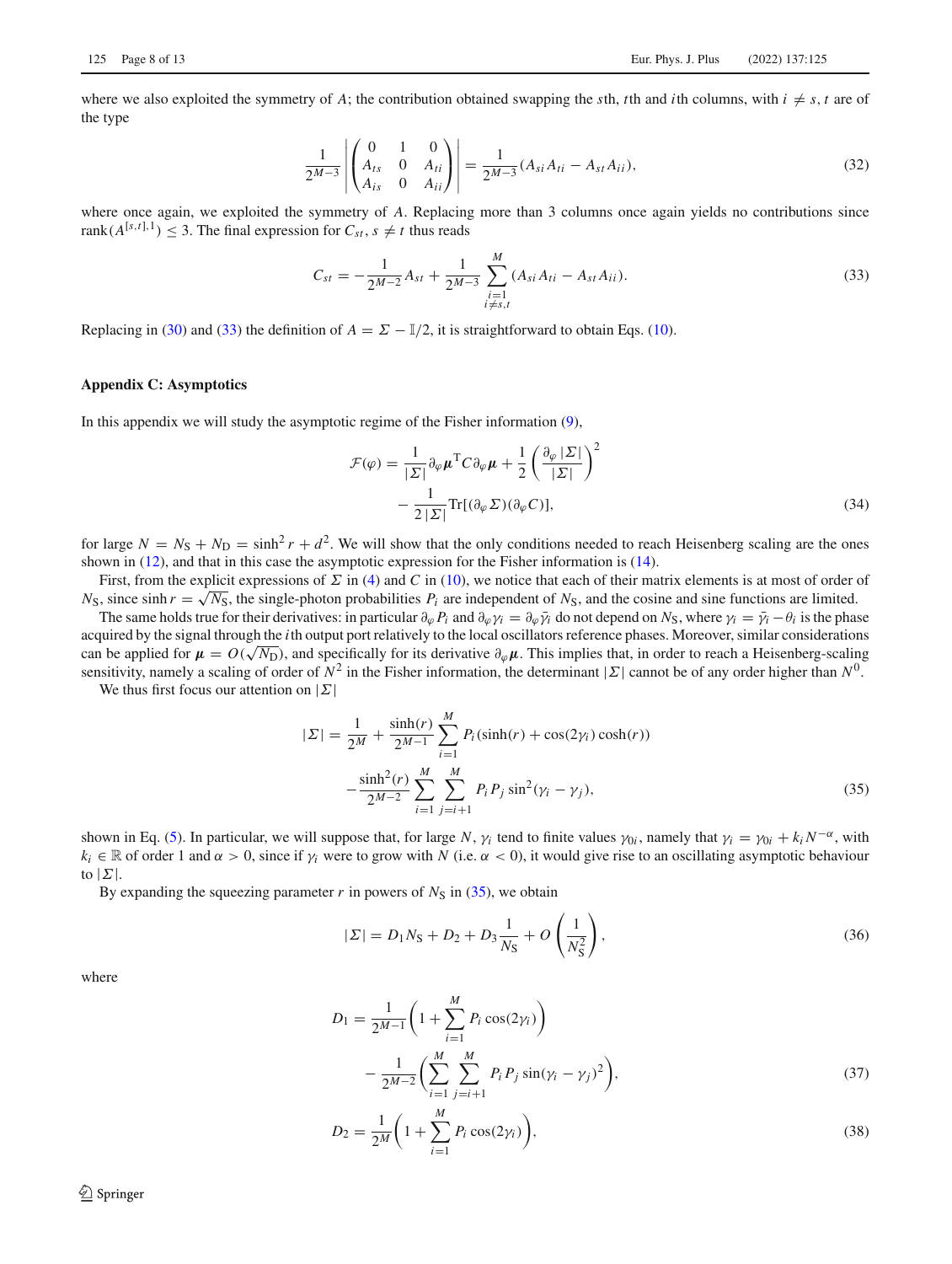$$
D_3 = -\frac{1}{2^{M+2}} \sum_{i=1}^{M} P_i \cos(2\gamma_i). \tag{39}
$$

In order to cancel the scaling with  $N<sub>S</sub>$ ,  $D<sub>1</sub>$  must be equal to, or tend to, zero.

After some trigonometry, and exploiting the passivity of the linear network  $U_{\varphi}$  which sets  $\sum_i P_i = 1$ , we can rewrite

$$
D_1 = \frac{1}{2^{M-2}} \bigg( \Big( \sum_{i=1}^M P_i \cos^2 \gamma_i \Big)^2 + \Big( \sum_{i=1}^M P_i \sin \gamma_i \cos \gamma_i \Big)^2 \bigg), \tag{40}
$$

which tends to zero iff  $\gamma_{0i} = \pi/2 + n\pi$ , with  $n \in \mathbb{Z}$ .

In particular, the scaling of  $|\Sigma|$  for large  $N_S$  will be of order  $N_S^0$  or lower only if  $\gamma_i = \pi/2 + n\pi + k_i N_S^{-\alpha}$ , with  $\alpha \ge 1/2$ . To see that, we notice that, for  $\gamma_{0i} = \pi/2$ ,  $D_1$  and  $D_2$  scale with  $N_S^{-2\alpha}$ , while  $D_3$  scale with  $N_S^0$ . Thus,  $|\Sigma|$  scales with  $N_S^{1-2\alpha}$  for  $\alpha \le 1$ (and in particular with  $N_S^0$  for  $\alpha = 1/2$ ), and with  $N_S^{-1}$  for  $\alpha > 1$ . Noticeably, also  $D_2$  tends to zero iff  $\gamma_{0i} = \pi/2 + n\pi$ .

We now study the asymptotics of the numerators appearing in the Fisher information, when the condition  $\gamma_i = \pi/2 + k_i N_S^{-\alpha}$ , with  $\alpha \ge 1/2$ , is true. We first obtain the derivative of  $\Sigma$  from Eq. [\(4\)](#page-2-2), and substitute  $\gamma_i = \pi/2 + k_i/N_s^{\alpha}$ , with  $\alpha \ge 1/2$ ,

$$
\partial_{\varphi} \Sigma_{ij} = -\frac{1}{2} \partial_{\varphi} (\sqrt{P_i P_j}) + \sqrt{P_i P_j} \left( \partial_{\varphi} (\gamma_i + \gamma_j)(k_i + k_j) - \partial_{\varphi} (\gamma_i - \gamma_j)(k_i - k_j) \right) N_S^{1-\alpha} + O(N_S^{1-2\alpha}) + O(N_S^{-1}), \tag{41}
$$

and we notice that it scales at most with  $N^{1-\alpha}$  for  $1/2 \le \alpha < 1$  and at most with  $N^0$  for  $\alpha \ge 1$ . We then analyse the auxiliary term [\(11\)](#page-3-4)

<span id="page-8-3"></span><span id="page-8-2"></span><span id="page-8-0"></span>
$$
S_{sti} = \sinh^2(r)\sqrt{P_s P_t} P_i \sin(\gamma_s - \gamma_i) \sin(\gamma_t - \gamma_i)
$$
  
=  $O(N_S^{1-2\alpha})$ , (42)

of which we evaluate the derivative when  $\gamma_i = \pi/2 + k_i/N_s^{\alpha}$ , with  $\alpha \ge 1/2$ ,  $i = 1, ..., M_s$ 

$$
\partial_{\varphi} S_{sti} = \sqrt{P_s P_t} P_i \Big( (\partial_{\varphi} (\gamma_s - \gamma_i)) (k_t - k_i) + (\partial_{\varphi} (\gamma_t - \gamma_i)) (k_s - k_i) \Big) N_S^{1-\alpha} + O(N^{1-2\alpha}), \tag{43}
$$

which scales at most with  $N_S^{1-\alpha}$  for large  $N_S$ .

Moreover, the covariance matrix  $\Sigma$  in [\(4\)](#page-2-2) asymptotically reads

<span id="page-8-1"></span>
$$
\Sigma_{ij} = \frac{\delta_{ij} - \sqrt{P_i P_j}}{2} + O(N_S^{1-2\alpha}) + O(N_S^{-1}),\tag{44}
$$

and thus, inserting  $(42)$  and  $(44)$  in the cofactor matrix  $(10)$ , we obtain

<span id="page-8-4"></span>
$$
C_{st} = \frac{1}{2^{M-1}}\sqrt{P_s P_t} + O(N_S^{1-2\alpha}) + O(N_S^{-1}).
$$
\n(45)

Finally, we can write

$$
\partial_{\varphi} |\Sigma| = \frac{1}{2^{M-1}} \sum_{i=1}^{M} \partial_{\varphi} \Sigma_{ii} - \frac{1}{2^{M-2}} \sum_{i=1}^{M} \sum_{j=i+1}^{M} \partial_{\varphi} S_{iij}, \tag{46}
$$

$$
\partial_{\varphi} C_{ss} = \frac{1}{2^{M-2}} \sum_{\substack{i=1 \\ i \neq s}}^{M} \partial_{\varphi} \Sigma_{ii} - \frac{1}{2^{M-3}} \sum_{\substack{i=1 \\ i \neq s}}^{M} \sum_{\substack{j=i+1 \\ j \neq s}}^{M} \partial_{\varphi} S_{ijj}, \tag{47}
$$

$$
\partial_{\varphi} C_{st} = -\frac{1}{2^{M-2}} \partial_{\varphi} \Sigma_{st} + \frac{1}{2^{M-3}} \sum_{\substack{i=1 \\ i \neq s,t}}^{M} \partial_{\varphi} S_{sti}.
$$
\n
$$
(48)
$$

It is easy to see that  $\partial_{\varphi} | \Sigma |$  scales at most with  $N_S^{1-\alpha}$ , since  $\sum_i^M \partial_{\varphi} P_i = 0$ , while the derivatives of the elements of *C* scale at most with  $N_S^{1-\alpha}$  for  $1/2 \le \alpha < 1$ , and at most with  $N_S^0$  for  $\alpha \ge 1$ .

Our last step is to evaluate the asymptotics for  $\partial_{\varphi}\mu$ , which can be easily evaluated differentiating equation [\(6\)](#page-2-5)

<span id="page-8-5"></span>
$$
\partial_{\varphi} \mu_i = \sqrt{2N_D} \left( \frac{\partial_{\varphi} P_i}{2\sqrt{P_i}} \cos \gamma_i - \sqrt{P_i} \partial_{\varphi} \gamma_i \sin \gamma_i \right) \n= -\sqrt{2N_D P_i} \partial_{\varphi} \gamma_i + O(\sqrt{N_D} N_S^{-\alpha}).
$$
\n(49)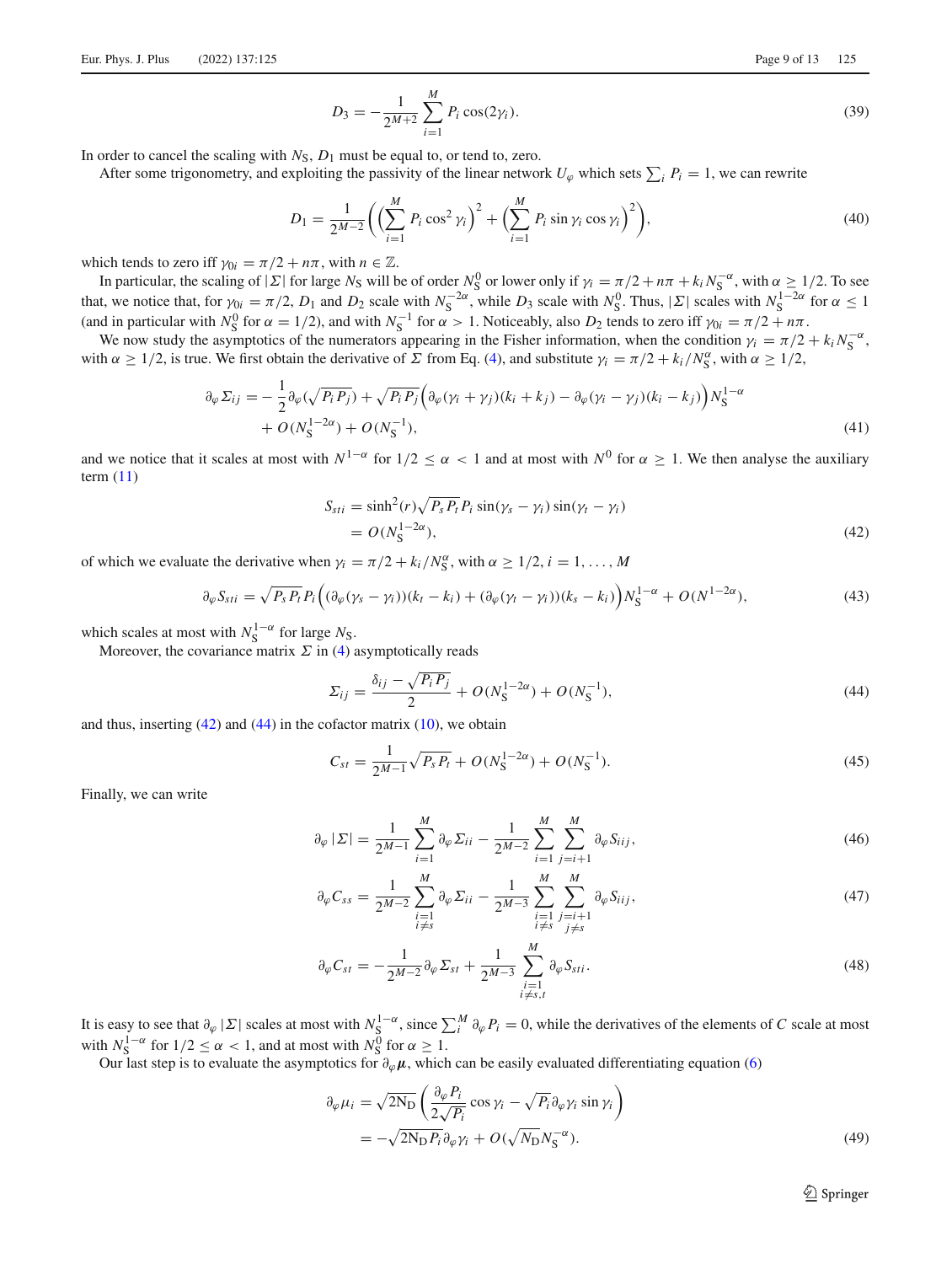Now we can finally draw our conclusions and obtain the scaling of the Fisher information [\(9\)](#page-2-1) by putting together all the asymptotic regimes found. First, we notice that, independently of  $\alpha > 1/2$ , the last term in Eq. [\(9\)](#page-2-1) always scales with *N*<sub>S</sub>, hence only reaching shot-noise precision. The only terms which allow the Heisenberg scaling are then the first two: in fact, the first term scales with  $N_D N_S^{2\alpha-1}$  for  $1/2 \le \alpha \le 1$ , and with  $N_D N_S$  for  $\alpha > 1$ , and thus reaching Heisenberg scaling for  $\alpha \ge 1$  (condition  $\alpha > 1$  includes the case  $\gamma_i = \pi/2$ ), while the second term reaches sub-shot-noise scaling  $N_S^{2-2|\alpha-1|}$  for  $1/2 < \alpha < 3/2$ , with Heisenberg scaling for  $\alpha = 1$ .

This shows that the only condition to reach Heisenberg scaling is that

<span id="page-9-1"></span><span id="page-9-0"></span>
$$
\gamma_i = \pi/2 + O(N_S^{-1}),\tag{50}
$$

for  $i = 1, \ldots, M$ , as shown in [\(12\)](#page-3-0), or equivalently that asymptotically  $\gamma_i \simeq \pi/2 + k_i/N_s$  with  $k_i \in \mathbb{R}$  of order 1, as well as that the only relevant terms under this condition are the first two in expression [\(9\)](#page-2-1), and that only for  $\alpha = 1$  the first term is non-vanishing.

We can now finally prove  $(14)$ . Substituting condition  $(50)$  inside Eqs.  $(41)$  and  $(43)$ , we obtain from  $(46)$  the asymptotics

$$
\partial_{\varphi} |\Sigma| \simeq \frac{1}{2^{M-1}} \sum_{i=1}^{M} 4P_i k_i (\partial_{\varphi} \gamma_i)
$$
  

$$
- \frac{1}{2^{M-2}} \sum_{i=1}^{M} \sum_{j=i+1}^{M} 2P_i P_j (k_i - k_j) (\partial_{\varphi} \gamma_i - \partial_{\varphi} \gamma_j)
$$
  

$$
\simeq \frac{1}{2^{M-3}} \sum_{i=1}^{M} P_i k_i \sum_{j=1}^{M} P_j \partial_{\varphi} \gamma_j
$$
(51)

where we once again exploited the passivity of the interferometer, so that  $\sum_{i=1}^{M} P_i = 1$ , while we obtain from [\(36\)](#page-7-2)

<span id="page-9-2"></span>
$$
|\Sigma| \simeq \frac{1}{2^{M-2}N} \bigg( \Big( \sum_{i=1}^{M} P_i k_i \Big)^2 + \frac{1}{16} \bigg), \tag{52}
$$

which is the expression shown in [\(13\)](#page-3-2). Lastly, from Eq. [\(49\)](#page-8-5) when conditions [\(50\)](#page-9-0) hold, we obtain the asymptotics

<span id="page-9-3"></span>
$$
\partial_{\varphi} \mu_i \simeq -\sqrt{2N_{\rm D} P_{\rm i}} \partial_{\varphi} \gamma_i. \tag{53}
$$

Eqs. [\(51\)](#page-9-1), [\(52\)](#page-9-2) and [\(53\)](#page-9-3) yield the asymptotic expression for the Fisher information shown in [\(14\)](#page-3-1).

#### **Appendix D: Maximum-likelihood estimator**

We will now obtain the implicit equation that defines the maximum-likelihood estimator  $\tilde{\varphi}_{MLE}$ , which saturates the Heisenberg-scaling Cramér–Rao bound [\(7\)](#page-2-4), with the Fisher information given in Eq. [\(14\)](#page-3-1), in the asymptotic regime of large  $\nu$ .

Let us then imagine that, after *v* iterations, we collect *v* sets of outcomes  $x_i$ ,  $i = 1, \ldots, \nu$  from the *M* homodyne measurements at the output of the linear network  $\hat{U}_{\varphi}$ . The likelihood that these outcomes are observed for a given value  $\varphi$  of the unknown parameter is given by

$$
\mathcal{L}(\varphi|\mathbf{x}_1,\ldots,\mathbf{x}_\nu) = \prod_{j=1}^\nu p(\mathbf{x}_j|\varphi),\tag{54}
$$

where  $p(x_j|\varphi)$  is the probability density function given in [\(3\)](#page-2-0). The maximum-Likelihood estimator  $\tilde{\varphi} \equiv \tilde{\varphi}(x_1,\ldots,x_\nu)$  is defined as the value of  $\varphi$  which maximises the likelihood  $\mathcal L$  that the outcomes  $x_1, \ldots, x_\nu$  are observed, and it is usually found by maximising the log-likelihood function

$$
0 = \partial_{\varphi} \log \mathcal{L}(\varphi | \mathbf{x}_{1}, ..., \mathbf{x}_{\nu})\Big|_{\varphi = \tilde{\varphi}_{MLE}}
$$
  
\n
$$
= \partial_{\varphi} \sum_{j=1}^{\nu} \log p(\mathbf{x}_{j} | \varphi)\Big|_{\varphi = \tilde{\varphi}_{MLE}}
$$
  
\n
$$
= \left[ -\frac{\nu}{2} \partial_{\varphi} \log(|\Sigma|) - \frac{1}{2} \partial_{\varphi} \sum_{j=1}^{\nu} (\mathbf{x}_{j} - \mu)^{T} \Sigma^{-1} (\mathbf{x}_{j} - \mu) \right]_{\varphi = \tilde{\varphi}_{MLE}}
$$
  
\n
$$
= \left[ -\frac{\nu}{2} \text{Tr}[\Sigma^{-1} \partial_{\varphi} \Sigma] - \frac{1}{2} \partial_{\varphi} \sum_{j=1}^{\nu} \text{Tr}[\Sigma^{-1} (\mathbf{x}_{j} - \mu) (\mathbf{x}_{j} - \mu)^{T}] \right]_{\varphi = \tilde{\varphi}_{MLE}}
$$

<sup>2</sup> Springer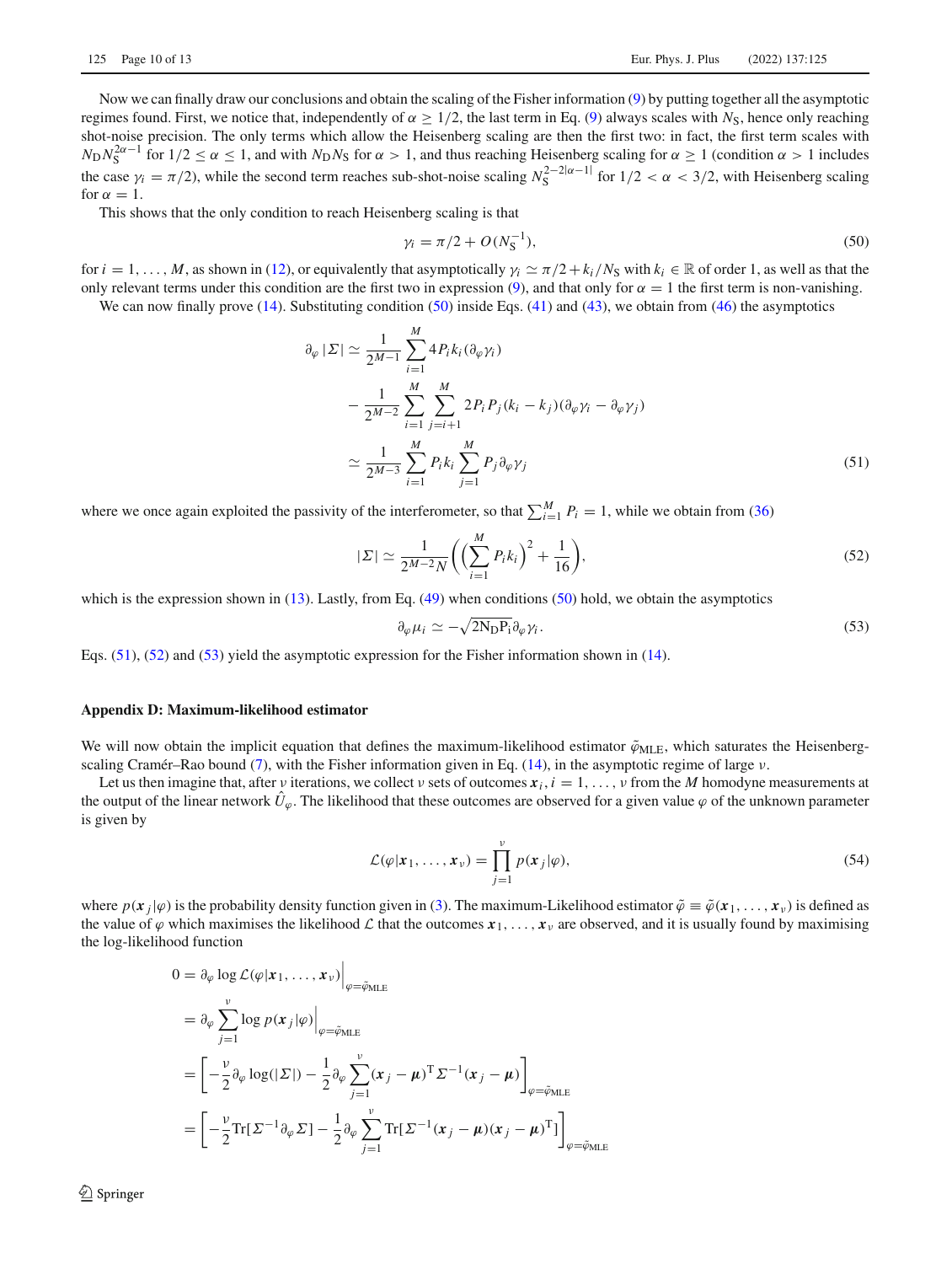$$
= \frac{1}{2} \text{Tr} \left[ \partial_{\varphi} \Sigma^{-1} \left( \nu \Sigma - \sum_{j=1}^{\nu} (\boldsymbol{x}_{j} - \boldsymbol{\mu}) (\boldsymbol{x}_{j} - \boldsymbol{\mu})^{\text{T}} \right) \right]_{\varphi = \tilde{\varphi}_{\text{MLE}}} + \left[ (\partial_{\varphi} \boldsymbol{\mu})^{\text{T}} \Sigma^{-1} \left( \nu \boldsymbol{\mu} - \sum_{j=1}^{\nu} \boldsymbol{x}_{j} \right) \right]_{\varphi = \tilde{\varphi}_{\text{MLE}}}, \tag{55}
$$

where we exploited Jacobi's formula for the derivative of the determinant of a matrix, the identity Tr( $\Sigma^{-1}\partial_{\omega}\Sigma$ ) = −Tr( $\partial_{\omega}\Sigma^{-1}\Sigma$ ), and the symmetry of  $\Sigma$ . Once inserting the expressions for the covariance matrix  $\Sigma$  from [\(4\)](#page-2-2) and for the mean vector  $\mu$  from [\(6\)](#page-2-5) into the previous equation, one is able to obtain with numerical methods the maximum-likelihood estimator as the  $\varphi$  that solves [\(55\)](#page-10-0).

Equation [\(55\)](#page-10-0) largely simplifies when the probe is a squeezed vacuum state—i.e.  $\mu = 0$ —or when the maximally squeezed quadratures are measured—i.e.  $\partial_{\varphi} |\Sigma| = 0$ . In the first case, it becomes

<span id="page-10-1"></span><span id="page-10-0"></span>
$$
0 = \frac{1}{2} \text{Tr} \left[ \partial_{\varphi} \Sigma^{-1} \left( \Sigma - \frac{1}{\nu} \sum_{j=1}^{\nu} x_j x_j^{\text{T}} \right) \right]_{\varphi = \tilde{\varphi}_{\text{MLE}}}, \tag{56}
$$

where it is possible to recognise the usual mean squared error estimator  $\tilde{\Sigma} = \sum_{j=1}^{v} x_j x_j^T/v$  for the variance matrix  $\Sigma$ , so that the solution of Eq. [\(56\)](#page-10-1) can be seen as the value of  $\varphi$  that sets equal to zero a weighted mean of the elements of covariance matrix estimator. In the latter case, Eq. [\(55\)](#page-10-0) becomes

$$
0 = \left[ (\partial_{\varphi} \mu)^{\mathrm{T}} \Sigma^{-1} \left( \mu - \frac{1}{\nu} \sum_{j=1}^{\nu} x_j \right) \right]_{\varphi = \tilde{\varphi}_{\mathrm{MLE}}},\tag{57}
$$

which can be seen as a weighted mean of the estimators  $\tilde{\mu} = \sum_{j=1}^{\nu} x_j / \nu$  of the mean  $\mu$ .

#### **Appendix E: Useful formulas for the determinant of a sum of two matrices**

Let us consider an  $L \times L$  matrix *Z* which can be written as  $Z = D + W$ , where  $D = \text{diag}(d_1, \ldots, d_L)$  is a real diagonal matrix, and rank(*W*) =  $\rho \le L$ . In this appendix, we will show a way to write the determinant |*Z*| in terms of the elements of *W*, which is convenient for our purposes.

We exploit the identity [\[42](#page-12-18)]

$$
|Z| = |D + W| = \sum_{\alpha=0}^{L} \Theta_{\alpha}(D, W),
$$
\n(58)

where  $\Theta_{\alpha}(X, Y)$  is the sum of the determinants of the matrices obtained by replacing any set of  $\alpha$  columns (rows) of *X* with the corresponding  $\alpha$  columns (rows) of *Y*. Since rank(*W*) =  $\rho$ , the rank of any  $\alpha \times \alpha$  sub-matrix of *W* is zero if  $\alpha > \rho$ , so we can write

$$
|Z| = \sum_{\alpha=0}^{\rho} \Theta_{\alpha}(D, W). \tag{59}
$$

Let us make explicit the first, easier terms of the summation with the purpose to grasp the gist of this expression. For  $\alpha = 0$ , no columns are replaced from *D*, hence  $\Theta_0(D, W) = |D| = \prod_k d_k$ . We notice that, if at least one of the eigenvalues of *D* is zero, this term vanishes. For  $\alpha = 1$ ,  $\Theta_1(D, W)$  is the sum of determinants of matrices of the form

$$
\begin{pmatrix}\nd_1 & 0 & \dots & 0 & W_{1i} & 0 & \dots & 0 & 0 \\
0 & d_2 & \dots & 0 & W_{2i} & 0 & \dots & 0 & 0 \\
\vdots & \vdots & \vdots & & \vdots & & \vdots & & \vdots \\
0 & 0 & \dots & d_{i-1} & W_{i-1i} & 0 & \dots & 0 & 0 \\
0 & 0 & \dots & 0 & W_{ii} & 0 & \dots & 0 & 0 \\
0 & 0 & \dots & 0 & W_{i+1i} & d_{i+1} & \dots & 0 & 0 \\
\vdots & \vdots & \vdots & & \ddots & & \vdots & \vdots \\
0 & 0 & \dots & 0 & W_{L-1i} & 0 & \dots & d_{L-1} & 0 \\
0 & 0 & \dots & 0 & W_{Li} & 0 & \dots & 0 & d_L\n\end{pmatrix}
$$
\n(60)

with  $i = 1, \ldots, L$ . Due to the structure of this matrices, their determinant is straightforward and reduces to  $W_{ii} \times \prod_{k \neq i} d_k$ . This means that, in general,  $\Theta_1(D, W) = \sum_i W_{ii} \times \prod_{k \neq i} d_k$ . A key observation to make is that if two or more eigenvalues of *D* are zero, all these determinants are zero, and thus  $\Theta_1(D, W) = 0$ ; if instead a single eigenvalue is zero, say  $d_j = 0$ , with  $j = 1, \ldots, L$ , then only one of these determinants is non-vanishing, i.e. the determinant of the matrix obtained by replacing the *j*th column of *D*. In this case then we have  $\Theta_1(D, W) = W_{jj} \times \prod_{k \neq j} d_k$ .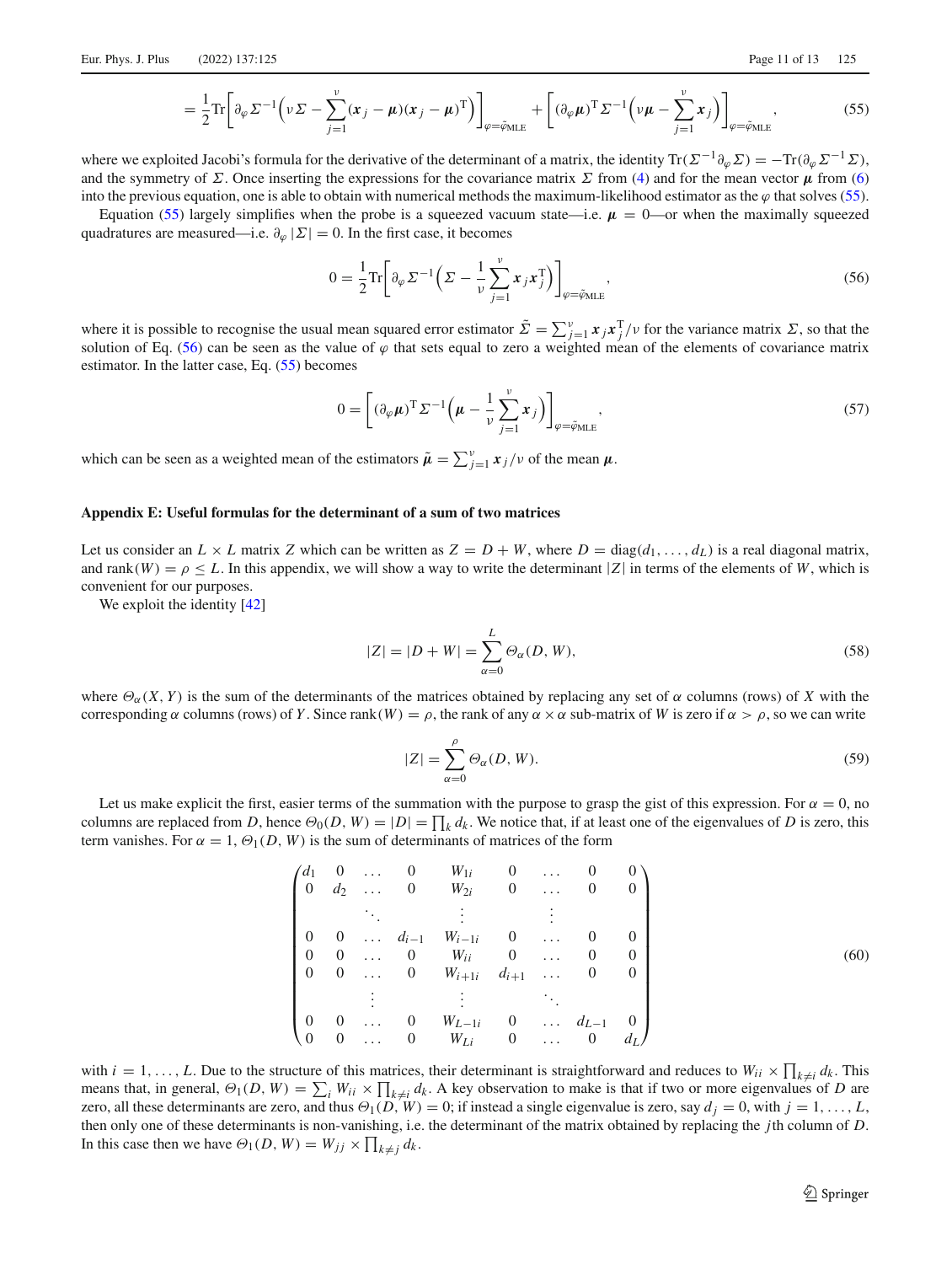Let us now consider lastly the case  $\alpha = 2$ . The matrices whose determinants contribute to  $\Theta_2(D, W)$  are of the form

$$
\begin{pmatrix}\n d_1 & \dots & 0 & W_{1i} & 0 & \dots & 0 & W_{1i'} & 0 & \dots & 0 \\
 \vdots & \vdots & \vdots & \vdots & \vdots & \vdots & \vdots & \vdots \\
 0 & \dots & d_{i-1} & W_{i-1i} & 0 & \dots & 0 & W_{i-1i'} & 0 & \dots & 0 \\
 0 & \dots & 0 & W_{ii} & 0 & \dots & 0 & W_{ii'} & 0 & \dots & 0 \\
 0 & \dots & 0 & W_{i+1i} & d_{i+1} & \dots & 0 & W_{i+1i'} & 0 & \dots & 0 \\
 \vdots & \vdots & \vdots & \ddots & \vdots & \vdots & \vdots & \vdots \\
 0 & \dots & 0 & W_{i'-1i} & 0 & \dots & d_{i'-1} & W_{i'-1i'} & 0 & \dots & 0 \\
 0 & \dots & 0 & W_{i'i} & 0 & \dots & 0 & W_{i'i'} & 0 & \dots & 0 \\
 0 & \dots & 0 & W_{i'+1i} & 0 & \dots & 0 & W_{i'+1i'} & d_{i'+1} & \dots & 0 \\
 \vdots & \vdots & \vdots & \vdots & \vdots & \vdots & \vdots & \ddots \\
 0 & \dots & 0 & W_{Li} & 0 & \dots & 0 & W_{Li'} & 0 & \dots & d_L\n\end{pmatrix}
$$
\n(61)

with  $i < i' = 1, \ldots, L$ . Once again, the determinants of these type of matrices are easy to be evaluated and read  $|W^{(i,i')}|\prod_{k \neq i,i'} d_k$ , where

$$
W^{(i,i')} = \begin{pmatrix} W_{ii} & W_{ii'} \\ W_{i'i} & W_{i'i'} \end{pmatrix}.
$$
 (62)

We notice that  $|W^{(i,i)}|$  =  $|W^{(i',i)}|$ . Thus, in general,  $\Theta_2(D, W)$  =  $\sum_i \sum_{j>1} |W^{(i,i')}|$ П |  $\chi_{k\neq i,i'}$  *d<sub>k</sub>*. Once again, key observations can be made: if *D* has at least three null eigenvalues, then  $\Theta_2(D, W)$  is vanishing. If only two eigenvalues are zero, e.g.  $d_j = d_{j'} = 0$ , then there is only one contribution to  $\Theta_2(D, W)$ , given by the matrix obtained substituting the *j*th and *j*'th columns of *D*, and in this case we have  $\Theta_2(D, W) = |W^{(j,j')}| \prod_{k \neq j, j'} d_k$ . If only one eigenvalue is zero, namely  $d_j = 0$ , then  $\theta_2(D, W)$  is given by the sum of all the determinants of the matrices where the *j*th column has been replaced, namely  $\Theta_2(D, W) = \sum_{i \neq j} |W^{(i,j)}| \prod_{k \neq i, j} d_k$ .<br>Similarly, it is possible to extend these considerations to every value of  $\alpha$  and finally obtain the compact form

$$
|Z| = \sum_{\alpha=0}^{\rho} \sum_{\gamma \in \mathcal{C}_{\alpha}^L} |W^{(\gamma)}| \prod_{k \notin \gamma} d_k,
$$
\n(63)

where  $C^L_\alpha$  is the set of all the combinations of  $\alpha$  items in a set of *L*, and  $W^{(\gamma)}$  denotes the  $\alpha \times \alpha$  sub-matrix of *W* obtained by selecting the rows and columns with indices  $\gamma_1, \ldots, \gamma_\alpha$ .

#### **References**

- <span id="page-11-0"></span>1. V. Giovannetti, S. Lloyd, L. Maccone, Quantum-enhanced measurements: beating the standard quantum limit. Science **306**(5700), 1330–1336 (2004)
- 2. V. Giovannetti, S. Lloyd, L. Maccone, Quantum metrology. Phys. Rev. Lett. **96**, 010401 (2006)
- <span id="page-11-2"></span>3. J.P. Dowling, Quantum optical metrology—the lowdown on high-n00n states. Contemp. Phys. **49**(2), 125–143 (2008)
- 4. V. Giovannetti, S. Lloyd, L. Maccone, Advances in quantum metrology. Nat. Photonics **5**, 010401 (2011)
- <span id="page-11-3"></span>5. J.P. Dowling, K.P. Seshadreesan, Quantum optical technologies for metrology, sensing, and imaging. J. Lightw. Technol. **33**, 2359–2370 (2015)
- 6. A. De Pasquale, P. Facchi, G. Florio, V. Giovannetti, K. Matsuoka, K. Yuasa, Two-mode bosonic quantum metrology with number fluctuations. Phys. Rev. A **92**, 042115 (2015)
- 7. S. Zhou, M. Zhang, J. Preskill, L. Jiang, Achieving the Heisenberg limit in quantum metrology using quantum error correction. Nat. Commun. **9**, 1–11 (2018)
- <span id="page-11-12"></span>8. W. Ge, K. Jacobs, Z. Eldredge, A.V. Gorshkov, M. Foss-Feig, Distributed quantum metrology with linear networks and separable inputs. Phys. Rev. Lett. **121**, 043604 (2018)
- <span id="page-11-1"></span>9. K. Qian, Z. Eldredge, W. Ge, G. Pagano, C. Monroe, J.V. Porto, A.V. Gorshkov, Heisenberg-scaling measurement protocol for analytic functions with quantum sensor networks. Phys. Rev. A **100**, 042304 (2019)
- <span id="page-11-4"></span>10. T.J. Proctor, P.A. Knott, J.A. Dunningham, Multiparameter estimation in networked quantum sensors. Phys. Rev. Lett. **120**, 080501 (2018)
- <span id="page-11-5"></span>11. D.M. Greenberger, M.A. Horne, A. Zeilinger, *Going Beyond Bell's Theorem* (Springer Netherlands, Dordrecht, 1989), pp. 69–72
- <span id="page-11-6"></span>12. P. Kok, H. Lee, J.P. Dowling, Creation of large-photon-number path entanglement conditioned on photodetection. Phys. Rev. A **65**, 052104 (2002)
- <span id="page-11-7"></span>13. M.O. Scully, M.S. Zubairy, *Quantum Optics* (Cambridge University Press, Cambridge, 1997)
- <span id="page-11-8"></span>14. W. Schleich, *Quantum Optics in Phase Space* (Wiley, New York, 2011)
- <span id="page-11-9"></span>15. A. Monras, Optimal phase measurements with pure gaussian states. Phys. Rev. A **73**, 033821 (2006)
- 16. L. Pezzé, A. Smerzi, Mach-Zehnder interferometry at the Heisenberg limit with coherent and squeezed-vacuum light. Phys. Rev. Lett. **100**, 073601 (2008)
- 17. M.D. Lang, C.M. Caves, Optimal quantum-enhanced interferometry using a laser power source. Phys. Rev. Lett. **111**, 173601 (2013)
- <span id="page-11-11"></span>18. J. Aasi, J. Abadie, B.P. Abbott, R. Abbott, T.D. Abbott, M.R. Abernathy, C. Adams, T. Adams, P. Addesso, R.X. Adhikari et al., Enhanced sensitivity of the ligo gravitational wave detector by using squeezed states of light. Nat. Photonics **7**, 613–619 (2013)
- <span id="page-11-10"></span>19. L. Maccone, A. Riccardi, Squeezing metrology: a unified framework. Quantum **4**, 292 (2020)